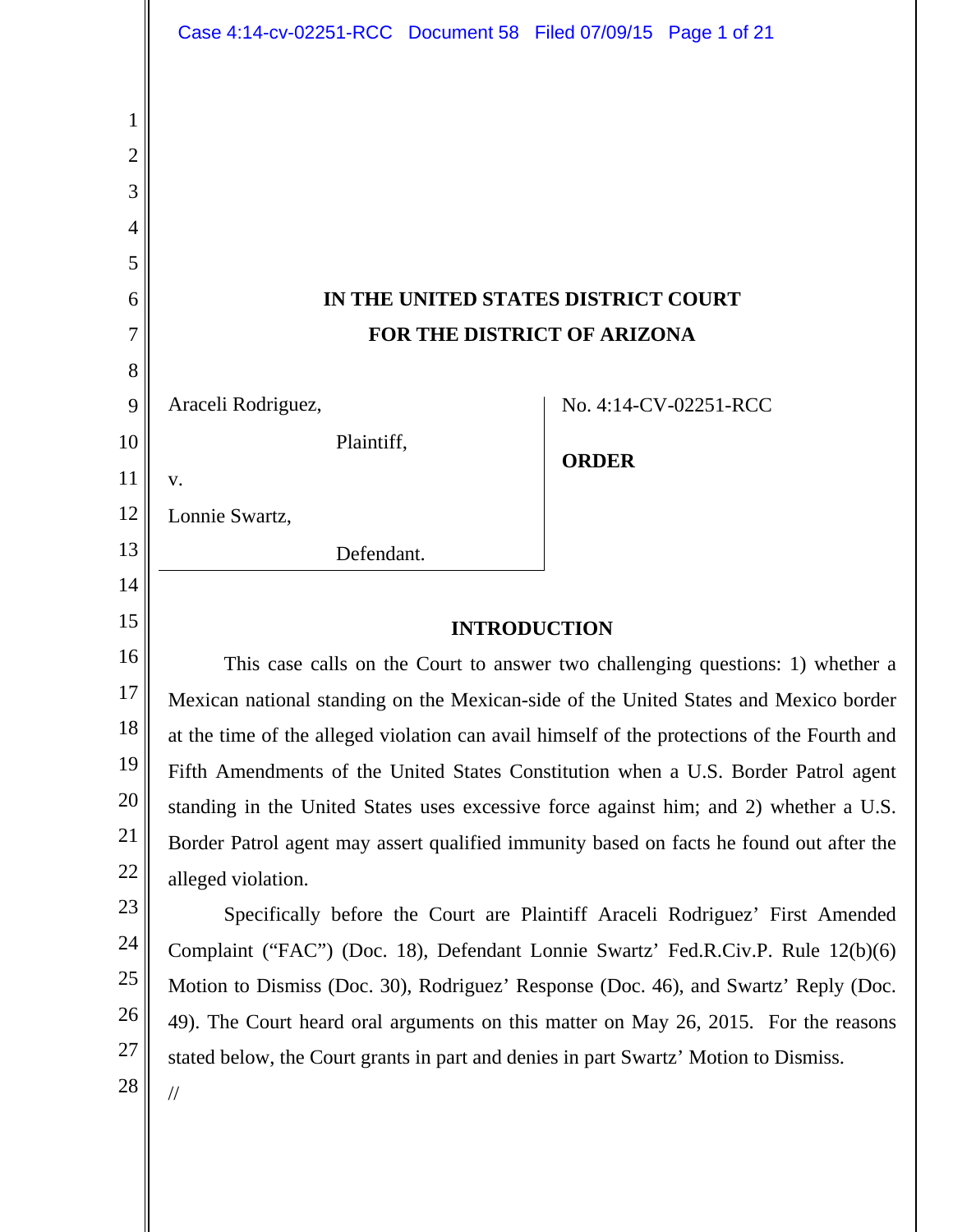# **BACKGROUND**

| $\mathbf{2}$   | The Court sets forth the following factual background and hereby imparts that                                                                                                                                                                              |                                                                                                                                                                    |
|----------------|------------------------------------------------------------------------------------------------------------------------------------------------------------------------------------------------------------------------------------------------------------|--------------------------------------------------------------------------------------------------------------------------------------------------------------------|
| 3              | these statements are reiterations of Rodriguez' allegations which may or may not be a                                                                                                                                                                      |                                                                                                                                                                    |
| 4              | complete and accurate rendition of the facts of this case. See (Doc. 18). At this stage in                                                                                                                                                                 |                                                                                                                                                                    |
| 5              | the proceedings, Swartz has made no concessions as to the veracity of Rodriguez'                                                                                                                                                                           |                                                                                                                                                                    |
| 6              | allegations nor presented any contravening facts; such facts are not required when filing a                                                                                                                                                                |                                                                                                                                                                    |
| $\overline{7}$ | Rule $12(b)(6)$ motion to dismiss.                                                                                                                                                                                                                         |                                                                                                                                                                    |
| $8\,$<br>9     |                                                                                                                                                                                                                                                            | 1. Rodriguez brings this suit on behalf of her deceased minor son, J.A. (Doc. 18 at<br>$\P(3, 6)$ .                                                                |
| 10             |                                                                                                                                                                                                                                                            | 2. On the night of October 10, 2012, J.A. was walking home alone down the                                                                                          |
| 11             |                                                                                                                                                                                                                                                            | sidewalk of Calle Internacional, a street that runs alongside the border fence on                                                                                  |
| 12             |                                                                                                                                                                                                                                                            | the Mexican side of the border between the United States and Mexico. (Doc. 18 at<br>$\P$ 9).                                                                       |
| 13             |                                                                                                                                                                                                                                                            | 3. According to an eyewitness who was walking behind J.A. that night, a Border                                                                                     |
| 14             |                                                                                                                                                                                                                                                            | Patrol agent stationed on the U.S. side of the fence, now known to be Swartz,                                                                                      |
| 15             |                                                                                                                                                                                                                                                            | opened fire. According to various reports, Swartz fired anywhere from 14 to 30<br>shots. Upon information and belief, Swartz did not issue any verbal warnings     |
| 16             |                                                                                                                                                                                                                                                            | before opening fire. (Doc. 18 at $\P$ 10).                                                                                                                         |
| 17             |                                                                                                                                                                                                                                                            | 4. J.A. was shot approximately ten times and collapsed where he was shot. Virtually                                                                                |
| 18             |                                                                                                                                                                                                                                                            | all of the shots entered his body from behind. Upon information and belief, no one<br>else was shot. (Doc. 18 at $\P$ [11-13).                                     |
| 19             |                                                                                                                                                                                                                                                            |                                                                                                                                                                    |
| 20             |                                                                                                                                                                                                                                                            | 5. Immediately prior to the shooting, J.A. was visible and not hiding—he was<br>peacefully walking down the street by himself. Eyewitnesses state that he did not  |
| 21             |                                                                                                                                                                                                                                                            | pose a threat and was not committing a crime, throwing rocks, using a weapon or                                                                                    |
| 22             |                                                                                                                                                                                                                                                            | threatening U.S. Border Patrol agents or anyone else prior to being shot. (Doc. 18)<br>at $\P$ 14).                                                                |
| 23             |                                                                                                                                                                                                                                                            | 6. At the moment he was shot, J.A. was walking on the southern side of Calle                                                                                       |
| 24<br>25       |                                                                                                                                                                                                                                                            | Internacional, directly across the street from a sheer cliff face that rises                                                                                       |
| 26             | approximately 25 feet from street level. The cliff is approximately 30 feet from<br>where J.A. was standing when shot. The border fence, which is approximately 20-<br>25 feet tall, runs along the top of the cliff. Thus, at the location where J.A. was |                                                                                                                                                                    |
| 27             |                                                                                                                                                                                                                                                            |                                                                                                                                                                    |
| 28             |                                                                                                                                                                                                                                                            | shot, the top of the fence towards approximately 50 feet above street level on the<br>Mexican side. The fence itself is made of steel beams that are 6.5 inches in |
|                |                                                                                                                                                                                                                                                            |                                                                                                                                                                    |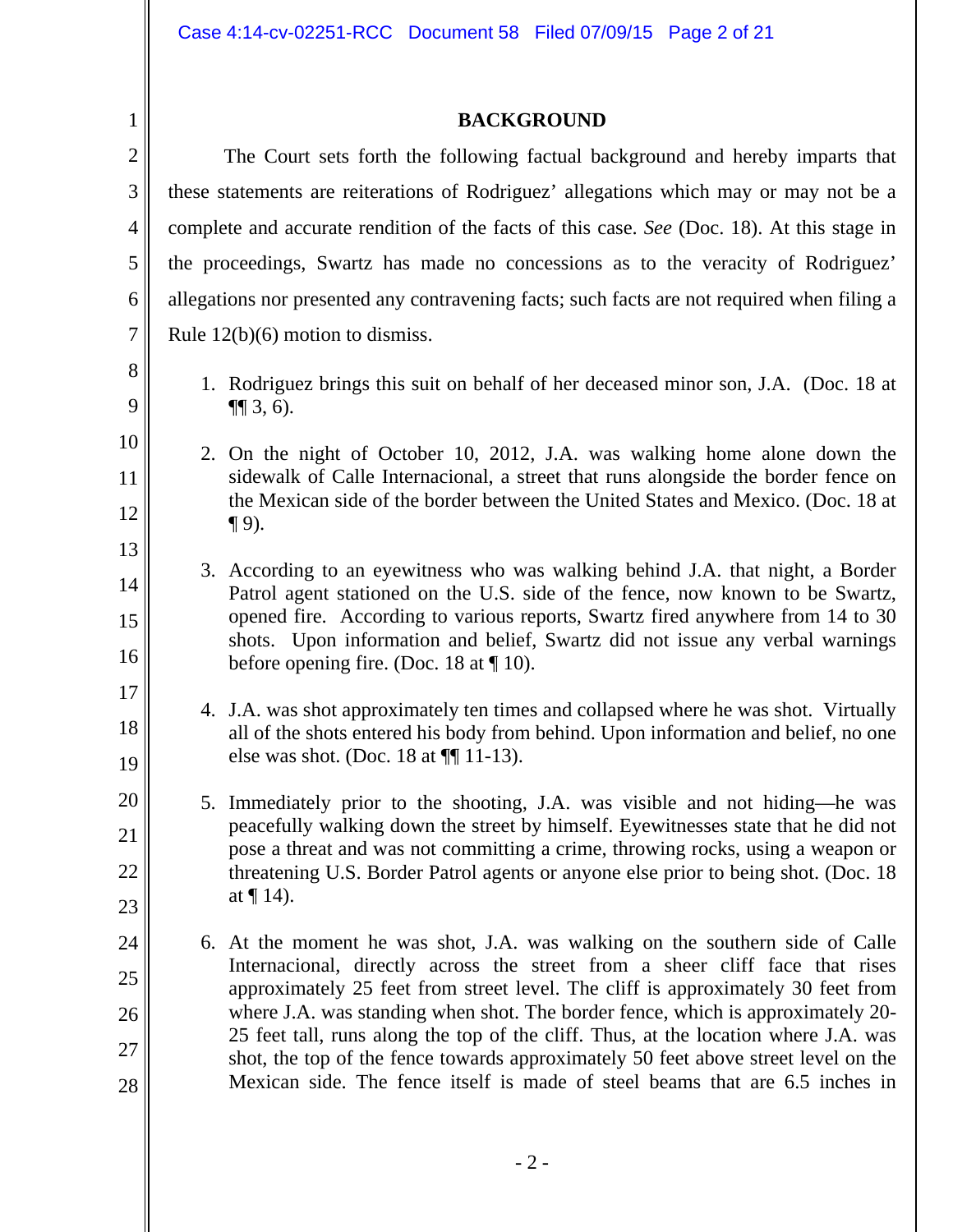2

3

4

5

6

7

8

9

10

11

12

13

14

15

18

diameter. Each beam is approximately 3.5 inches apart from the next. (Doc. 18 at  $\P$  15).

- 7. At the time of the shooting, J.A. lived in Nogales, Sonora, Mexico, approximately four blocks from where he was shot. Because J.A's mother (Plaintiff, Araceli Rodriguez) was away for work, J.A.'s grandmother often visited Nogales, Mexico to care for him. J.A.'s grandmother and grandfather live in Arizona and were lawful permanent residents of the United States at the time of the shooting. They are now U.S. citizens. (Doc. 18 at  $\P$  17).
- 8. Swartz fired from the U.S. side of the fence. Swartz acted under color of law when shooting J.A. Upon information and belief, Swartz did not know whether J.A. was a U.S. citizen or whether J.A. had any significant contacts with the United States. (Doc. 18 at  $\P$  17, 19).
- 9. J.A.'s killing by Swartz is not a unique event, but part of a larger pattern of shootings by Border Patrol agents in Nogales and elsewhere. (Doc. 18 at ¶ 20).
- 10.The U.S.-Mexico border area of Mexico is unlike other areas of Mexico. U.S. Border Patrol agents not only control the U.S. side of the fence, but through the use of force and assertion of authority, also exert control over the immediate area on the Mexican side, including where J.A. was shot. (Doc. 18 at ¶ 21).
- 16 17 11.U.S. control of the Mexican side of the border fence in Nogales and other areas along the Southern border is apparent and longstanding, and recognized by persons living in the area. (Doc. 18 at ¶ 22).
- 19 20 21 22 23 12.Border Patrol agents use guns, non-lethal devices and other weapons, as well as military equipment and surveillance devices to target persons on the Mexican side of the border. For example, U.S. surveillance cameras are mounted along the border fence, monitoring activity on the Mexican side of the fence. Additionally, Border Patrol agents have opened fire into Nogales from the U.S. side on prior occasions and are known to launch non-lethal devices such as pepper spray canisters into Nogales neighborhoods from the U.S. side of the border fence. (Doc. 18 at ¶ 23).
- 24 25 26 27 28 13.U.S. Border Patrol agents exercise control over areas on the Mexican side of the border adjacent to the international border fence. U.S. Border Patrol agents make seizures on the Mexican side of the fence. U.S. Bureau of Customs and Border Protection officials are authorized to be on Mexican soil to conduct pre-inspection of those seeking admission to the United States. U.S. Border Patrol helicopters fly in Mexican airspace near the border and swoop down on individuals. (Doc. 18 at  $\P$  24).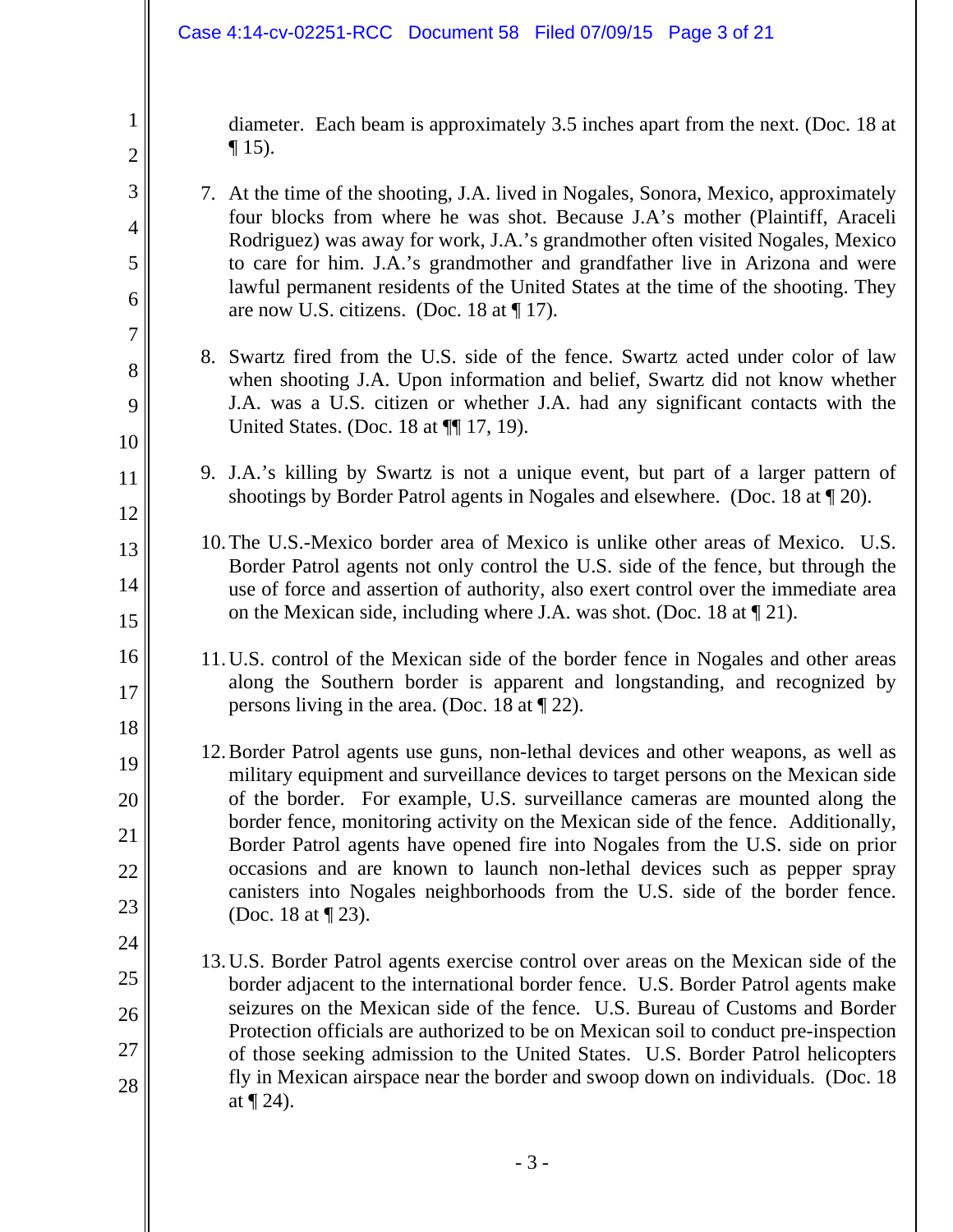14.The Chief of the U.S. Border Patrol has acknowledged that U.S. border security policy "extends [the United States'] zone of security outward, ensuring that our physical border is not the first or last line of defense, but one of many." *Securing Our Borders—Operation Control and the Path Forward: Hearing Before the Subcomm. on Border and Maritime Security of the H. Comm. on Homeland*  Security, 112<sup>th</sup> Cong. 8 (2011) (prepared by Michael J. Fisher, Chief of U.S. Border Patrol). (Doc. 18 at ¶ 24).

### **LEGAL STANDARD**

 "On a motion to dismiss under Rule 12(b)(6), a court must assess whether the complaint 'contains sufficient factual matter, accepted as true, to 'state a claim to relief that is plausible on its face.'" *Chavez v. U.S.*, 683 F.3d 1102, 1108 (9th Cir. 2012) (*citing Ashcroft v. Iqbal,* 556 U.S. 662, 678; *Bell Atl. v. Twombly*, 550 U.S. 544, 570 (2007)). "A claim has facial plausibility when the plaintiff pleads factual content that allows the court to draw the reasonable inference that the defendant is liable for the misconduct alleged." *Id.* at 1108-09; see also *Tellabs, Inc. v. Makor Issues & Rights, Ltd.*, 551 U.S. 308, 322- 23 (2007). In determining plausibility, the court must accept as true all material factual allegations in the complaint, construe the pleadings in the light most favorable to the plaintiff and make any reasonable inferences therefrom. *Broam v. Bogan*, 320 F.3d 1023, 1028 (9th Cir. 2003). A court may dismiss a claim if a successful affirmative defense appears clearly on the face of the pleadings. *Jones v. Bock*, 549 U.S. 199, 215 (2007).

### **DISCUSSION**

# **I.** *Bivens***, the extraterritorial application of the U.S. Constitution and qualified immunity**

 Rodriguez asserts her claims against Swartz in his individual capacity for deprivation of J.A.'s constitutional rights under the Fourth and Fifth Amendments to the United States Constitution. (Doc. 18 at p.8). *See Bivens v. Six Unknown Named Agents of the Fed. Bureau of Narcotics*, 403 U.S. 388 (1971). In *Bivens*, the Supreme Court of the United States held that money damages may be recovered against a federal official for

1

- 24
- 25 26
- 27

28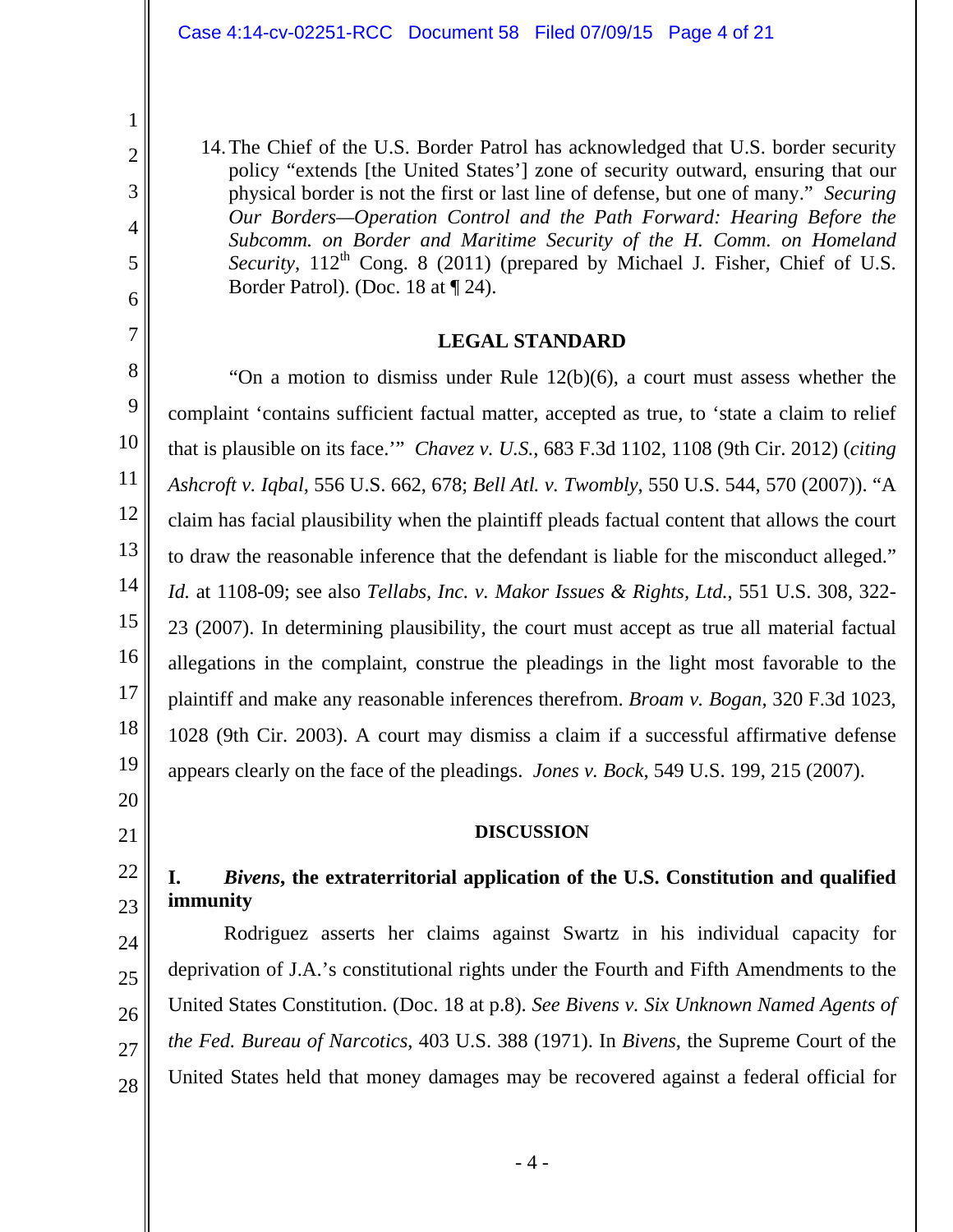violation of a plaintiff's constitutional rights. In order to successfully allege a *Bivens* claim, a plaintiff must plead factual matter demonstrating that he was deprived of a clearly established constitutional right. *Iqbal*, 556 U.S. at 666.

4 5 6 7 8 9 10 11 Swartz argues that Rodriguez cannot state a claim that J.A. was deprived of a constitutional right because J.A., a Mexican citizen without substantial voluntary connections to the United States and standing on Mexican soil at the time of the alleged violation, is not entitled to the protections of the Fourth and Fifth Amendments of the United States Constitution. Should this Court hold that J.A. was protected by either or both Amendments, Swartz asserts that he is entitled to qualified immunity because J.A.'s rights pursuant to the Fourth or Fifth Amendments were not clearly established at the time of the alleged violation.

12 13 14 15 16 17 18 19 20 Rodriguez responds by arguing that this Court need not analyze this case as an extraterritorial application of the United States Constitution because Swartz' conduct took place entirely within the United States. Should the Court consider the extraterritorial application of the Constitution, Rodriguez asserts that J.A. was protected by both the Fourth and Fifth Amendments even while on Mexican soil. Rodriguez further avers that Swartz should not be entitled to qualified immunity because he knew it was a crime to fatally shoot a Mexican citizen across the border without justification, and because Swartz did not know J.A.'s legal status or citizenship when he shot J.A., such that qualified immunity should not apply post-hoc Swartz' awareness of J.A.'s citizenship.

21

1

2

3

**II.** *Hernandez v. United States et al***. is persuasive, not controlling, authority** 

22 23 24 The parties' arguments before this Court are framed in reference to *Hernandez v. United States*, 757 F.3d 249 (5th Cir. 2014), a case with very similar arguments to those now before the Court:

25 26 27 28 On June 7, 2010, Sergio Adrian Hernandez Guereca, a fifteen-year-old Mexican national, was on the Mexican side of a cement culvert that separates the United States from Mexico. *Id*. at 255. Sergio had been playing a game with his friends that involved running up the incline of the culvert, touching the barbed-wire fence separating Mexico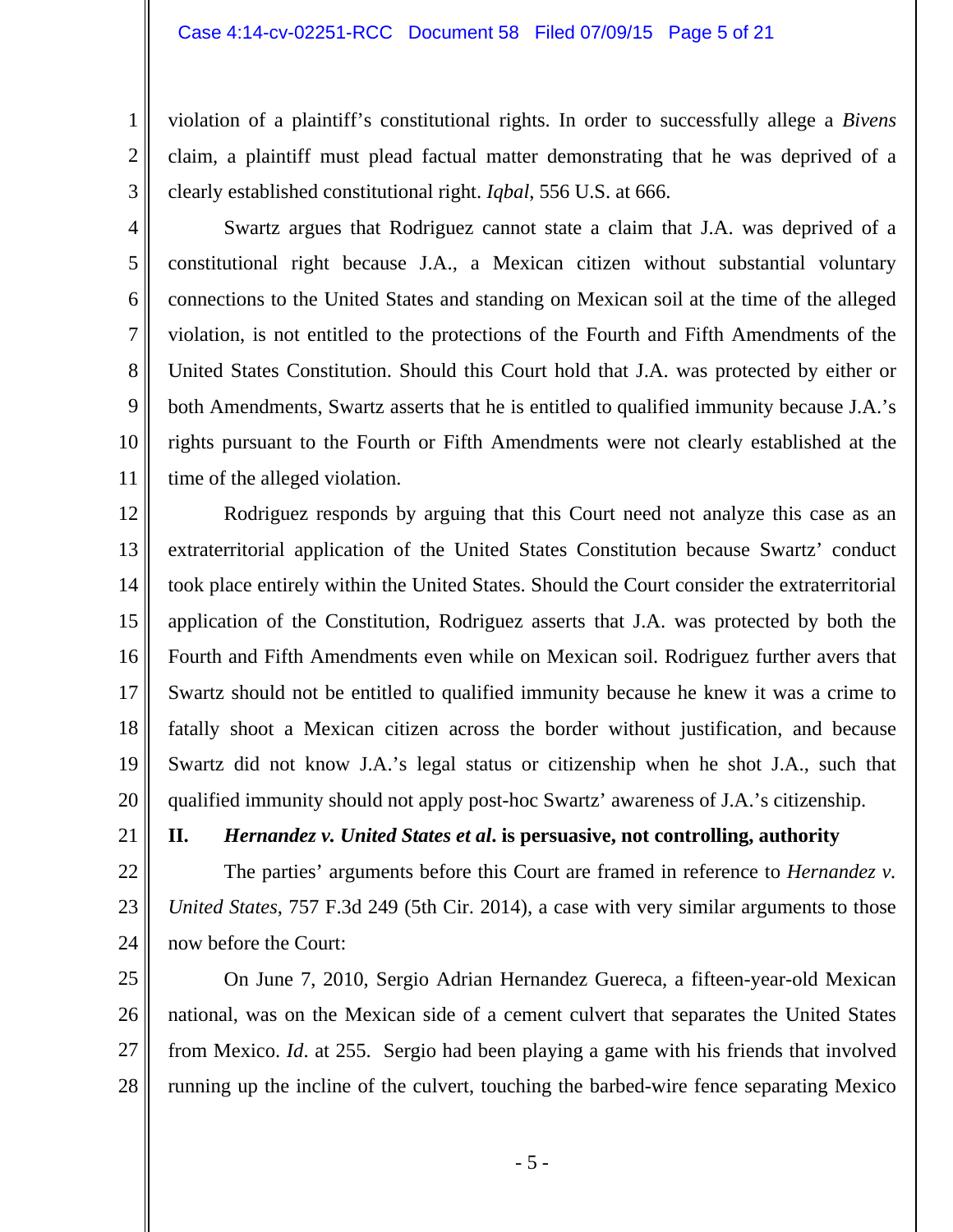and the United States, and then running back down the incline. *Id.* U.S. Border Patrol Agent Jesus Mesa, Jr. arrived on the scene and detained one of Sergio's friends, causing Sergio to retreat and hide behind the pillars of a bridge on the Mexican side of the border. *Id.* Mesa, still standing in the United States, then fired at least two shots at Sergio, one of which struck Sergio in the face and killed him. *Id.* 

6 7 8 9 10 11 12 13 Sergio's parents filed suit against the United States, unknown federal employees, and Mesa. *Id.* Similarly to the case before this Court, the claim against Mesa was made pursuant to *Bivens* for violations Sergio's Fourth and Fifth Amendment rights through the use of excessive, deadly force. *Id.* Mesa moved to dismiss the claims against him asserting qualified immunity and arguing that Sergio, as an alien injured outside the United States, lacked Fourth or Fifth Amendment protections. *Id.* at 256. The U.S. District Court for the Western District of Texas agreed and dismissed the claims against Mesa. *Id.* Sergio's parents appealed.

14 15 16 17 18 19 20 21 22 23 24 25 26 27 A divided three judge panel of the Court of Appeals for the Fifth Circuit held that in Sergio's case when, "an alleged seizure occur[s] outside of [the U.S.] border and involving a foreign national—the Fourth Amendment does not apply." *Id.* at 267. Nevertheless, the panel majority also held "that a noncitizen injured outside the United States as a result of arbitrary official conduct by a law enforcement officer located in the United States may invoke the protections provided by the Fifth Amendment." *Id.* at 272. The panel further found that *Bivens* extends to an individual located abroad who asserts the Fifth Amendment right to be free from gross physical abuse against federal law enforcement agents located in the United States based on their conscience-shocking, excessive use of force across our nation's borders. *Id.* at 277. Finally, the panel held that the facts alleged in the complaint defeated Mesa's claim of qualified immunity stating: "It does not take a court ruling for an official to know that no concept of reasonableness could justify the unprovoked shooting of another person." *Id.* at 279-80 (citing *Hope v. Pelzer*, 536 U.S. 730, 741 (2002)).

28

1

2

3

4

5

Upon Mesa's motion, the Fifth Circuit Court of Appeals agreed to rehear

- 6 -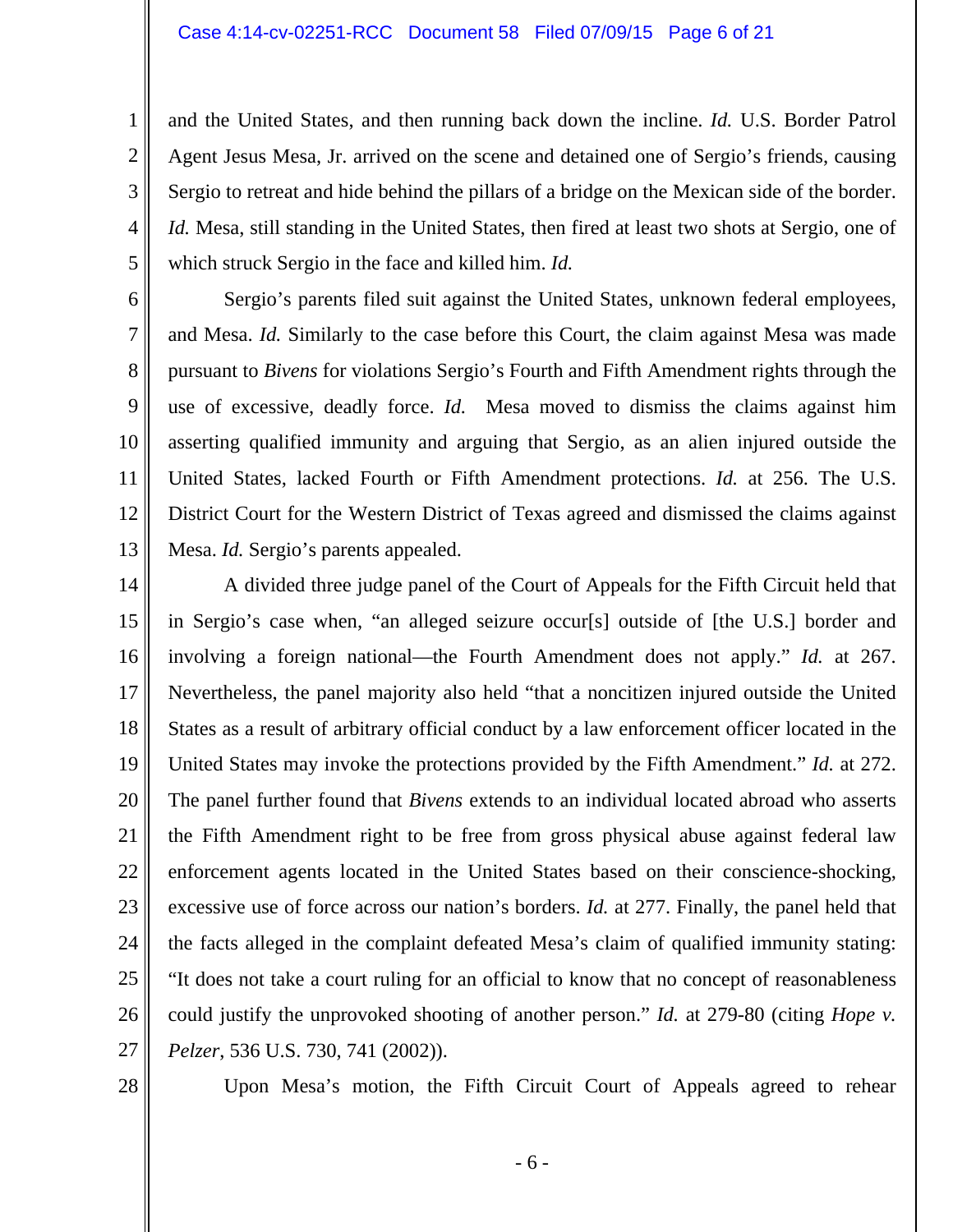#### Case 4:14-cv-02251-RCC Document 58 Filed 07/09/15 Page 7 of 21

1 2 3 4 5 6 7 8 9 10 11 12 13 14 *Hernandez* en banc. 771 F.3d 818 (5th Cir. 2014). In a per curiam decision, a unanimous Fifth Circuit Court of Appeals affirmed the district court's dismissal of both counts against Mesa holding that Sergio's parents failed to allege a violation of the Fourth Amendment, and that Sergio's Fifth Amendment rights were not "clearly established" when he was shot. *Hernandez v. United States et al.*, --- F.3d --- (5th Cir. April 24, 2015); 2015 WL 1881566, at \*1. In holding Sergio's Fifth Amendment rights were not "clearly established," the Fifth Circuit Court of Appeals gave allegiance to the general rule of constitutional avoidance and bypassed the issue of whether Sergio was entitled to constitutional protection as a noncitizen standing on foreign soil. *Id.* at \*2. At least three judges wrote concurring opinions on the matter—each attempting to reconcile and apply various Supreme Court holdings (including *Johnson v. Eisentrager*, 399 U.S. 763 (1950);*Reid v. Covert*, 354 U.S. 1 (1957); *United States v. Verdugo-Urquidez*, 494 U.S. 259 (1990); and *Boumediene v. Bush*, 553 U.S. 723 (2008)) to facts unique to the Fifth or any other circuit.

15 16 17 18 19 20 21 22 23 24 25 26 27 Swartz urges the Court to follow the Fifth Circuit Court of Appeals' en banc decision and dismiss both of Rodriguez' claims based on theories of constitutional extraterritoriality and qualified immunity. Rodriguez avers that *Hernandez* was wrongly decided and holds no precedential value in this Circuit. The Court agrees that *Hernandez*  is not controlling authority in this circuit. All the same, the Court has been guided by the thorough historical and legal analysis of the complex issues addressed in the Fifth Circuit Appellate judges' opinions and utilized the *Hernandez* decisions as a frame of reference. Nevertheless, while *Hernandez* shares many similar arguments to the case at hand, this Court evaluates Rodriguez' case on the facts alleged in her First Amended Complaint, on the arguments made by the parties' in their pleadings, and in light of the Ninth Circuit Court of Appeal's applicable and controlling case law. Applying this Circuit's case law to the facts of this specific case, this Court respectfully disagrees with the Fifth Circuit Court of Appeals and arrives at a different conclusion as outlined below.

28

//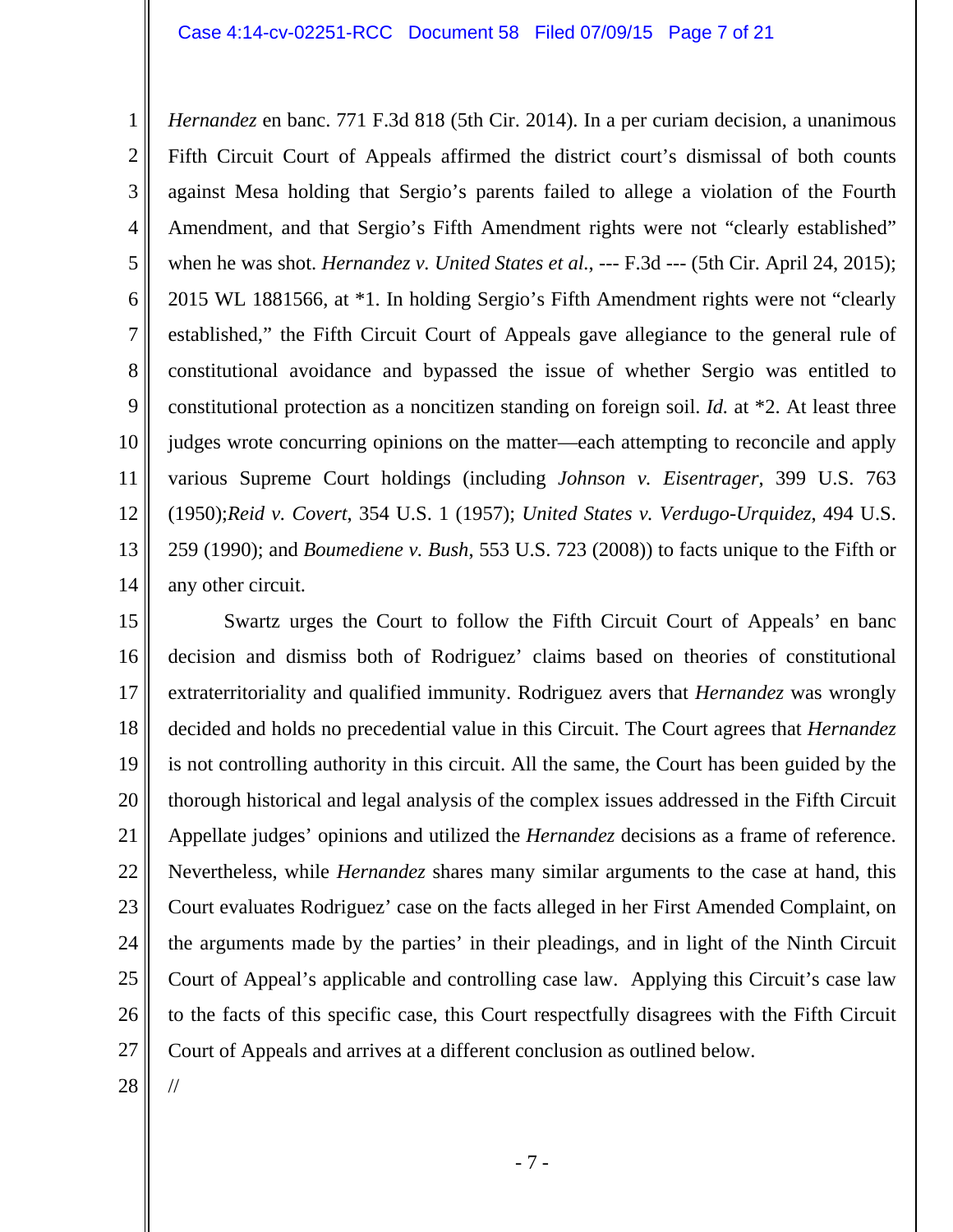## **III. J.A.'s seizure occurred in Mexico**

2 3 4 5 6 7 8 9 10 11 The Court begins with Rodriguez' contention that there is no need to analyze J.A.'s seizure as an extraterritorial application of the constitution because Swartz' conduct occurred entirely within the United States. To support her position, Rodriguez cites to use the language in footnote sixteen of *Wang v. Reno*, 81 F.3d 808, 818 n.16 (9th Cir. 1996) stating that the government's conduct in the United States can constitute a violation abroad. However, the Court in *Wang* clearly stated that "[t]he deprivation [of Wang's due process rights] occurred on American soil when Wang was forced to take the witness stand," and that the actions taken while Wang was abroad were "inextricably" intertwined with the ultimate violation." *Id*. Such is not the same in the present case where the ultimate violation, J.A.'s seizure, occurred entirely in Mexico.

12 13 14 15 16 17 18 A seizure occurs "only when there is a governmental termination of freedom of movement…" *Brower v. Cnty of Inyo*, 489 U.S. 593, 596-97 (1989). In this case, J.A. was not seized when Swartz shot at him, but when the bullets entered J.A.'s body and impeded further movement. As such, any constitutional violation that may have transpired materialized in Mexico. Accordingly, the Court now turns to the question of whether the Fourth and/or Fifth Amendments of the United States Constitution protect J.A. outside the United States.<sup>1</sup>

## **IV. Rodriguez' claim that Swartz violated J.A.'s Fourth Amendment rights survives**

A. Both *Boumediene* and *Verdugo-Urquidez* apply

20 21

22

23

24

19

1

 The Supreme Court of the United States "has discussed the issue of the Constitution's extraterritorial application on many occasions." *Boumediene*, 553 U.S. at 755-71. However, it was not until 2008's *Boumediene v. Bush* that the Supreme Court held for the first time that noncitizens detained by the United States government in

25 26

 $\overline{a}$ 

<sup>27</sup>  28 <sup>1</sup> The Court also rejects as unpersuasive Rodriguez' argument pursuant to *Asahi* Metal Indus. Co. v. Superior Court of Cal., 480 U.S. 102, 113 (1987): that judicial proceedings, and therefore, any government actions that could violate the litigants' rights take place inside the United States. Asahi foc personal jurisdiction over a foreign corporation. Jurisdiction is not at issue in this case.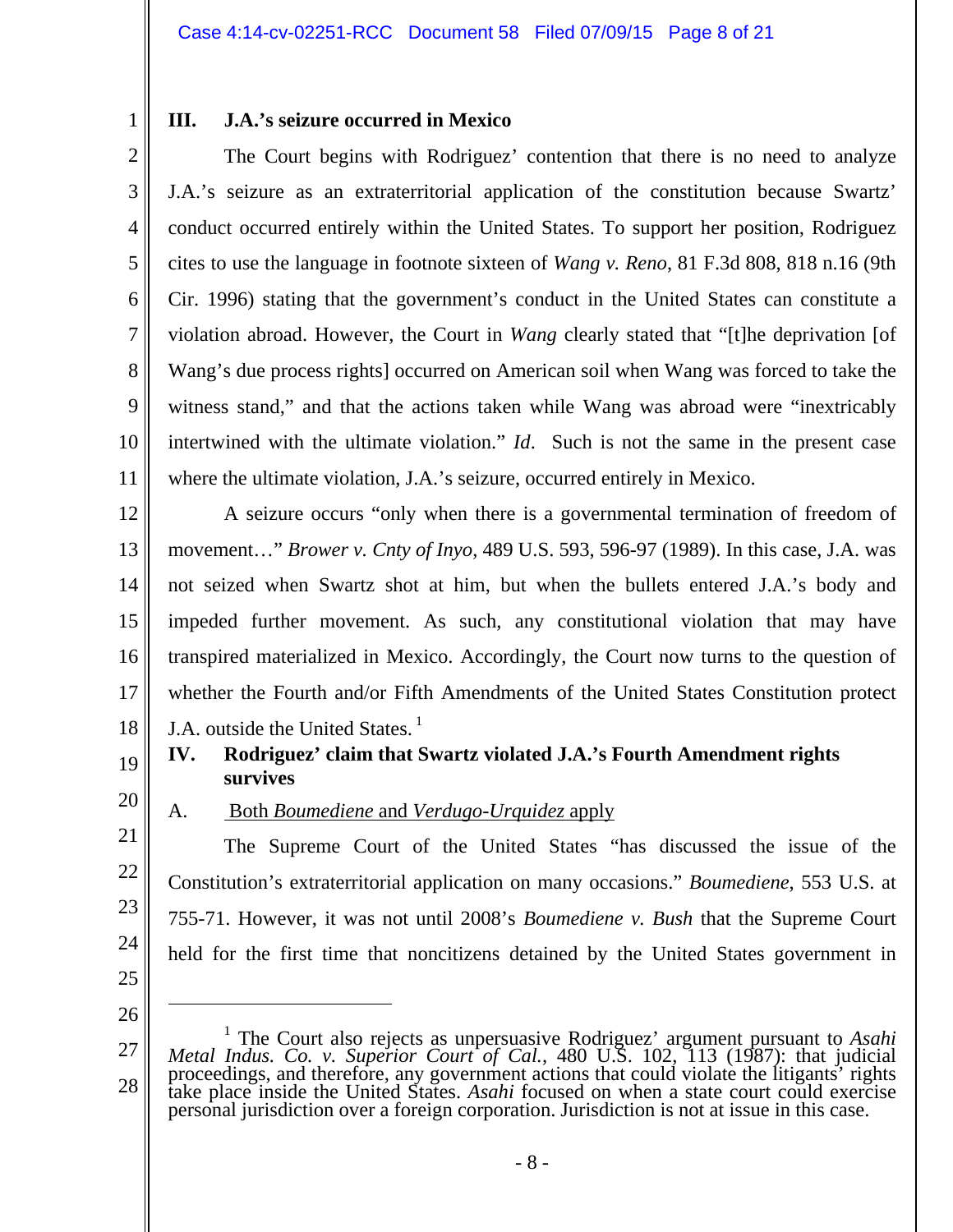2

3

4

territory over which another country maintains de jure sovereignty have any rights under the United States Constitution. *Id.* at 771 (addressing whether the Suspension Clause has full effect at Naval Station in Guantanamo Bay in case where aliens detained as enemy combatants sought the Writ of Habeas Corpus).

5 6 7 8 9 10 11 12 13 14 15 16 17 In their pleadings, the parties disagree as to which standard the Court should apply to decide whether the Fourth and Fifth Amendments of the United States Constitution apply in this case. Swartz argues that *Boumediene* is limited to the Suspension Clause and inapplicable in the present case. Further, Swartz avers that the "voluntary connections" test announced in *Verdugo-Urquidez*' controls Rodriguez' Fourth Amendment claim. *Verdugo-Urquidez*, 494 U.S. at 261, 271 (holding that the Fourth Amendment does not apply to the search and seizure by United States agents of property owned by a nonresident and located in a foreign country where nonresident had no voluntary connection to the United States). Rodriguez responds that *Verdugo-Urquidez*' "voluntary connections" test was repudiated by the Supreme Court in *Boumediene* where the Court applied a "general functional approach" and "impracticable and anomalous" standard when determining the extraterritoriality of the United States Constitution. 553 U.S. at 755-72.

18 19 20 21 22 23 24 25 26 27 28 The Fifth Circuit Court of Appeals grappled with this very question in addressing *Hernandez* and decided to apply *Verdugo-Urquidez' "*sufficient connections requirement" in light of *Boumediene*'s "general functional approach" as to the Fourth Amendment claim. *Hernandez*, 757 F.3d at 266. In arriving at this conclusion, the Fifth Circuit Court of appeals rejected 1) Defendant Mesa's argument that the Constitution does not guarantee rights to foreign nationals injured outside the sovereign territory of the United States, 2) the district court's finding that *Boumediene* was limited to the Suspension Clause, and 3) the plaintiffs' argument that the Court should ignore *Verdugo-Urquidez* in light of *Boumediene*. *Id.* at 260, 262, and 265. Applying both standards, the appellate court considered the fact that Hernandez lacked: American citizenship, territorial presence in the United States, interest in entering the United States, acceptance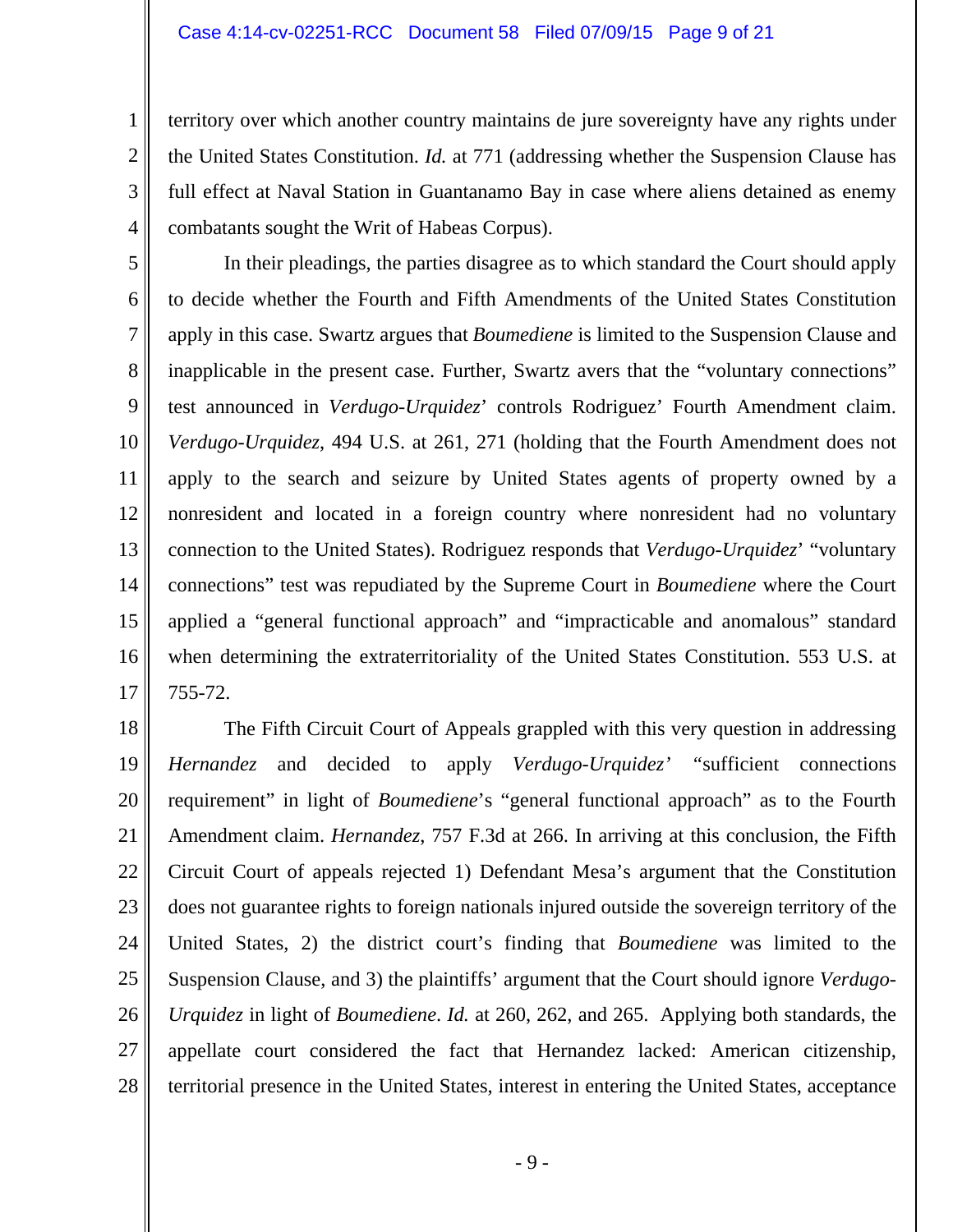2

3

4

5

6

7

8

of societal obligations, and sustained connections to the United States. *Id.* Additionally, the Court weighed several practical considerations in determining whether Hernandez was protected by the Fourth Amendment including the uniqueness of the border. *Id*. at 266-67 (discussing the limited application of the Fourth Amendment during searches at the border, national self-protection interests, the increase of Border Patrol agents at the southwest border, and the use of sophisticated surveillance systems). Ultimately, the appellate court found that Hernandez was not entitled to the protections of the Fourth Amendment based on the facts alleged.

9 10 11 12 13 14 15 16 17 18 19 The Ninth Circuit Court of Appeals similarly determined that both *Boumediene's*  "functional approach" factors and *Verdugo-Urquidez'* "significant voluntary connection" test applied in the case of a woman seeking to assert her rights under the First and Fifth Amendments of the United States Constitution. *Ibrahim v. Dep't of Homeland Sec.*, 669 F.3d 983, 994-97 (9th Cir. 2012). The Court found a comparison of Ibrahim's case with *Verdugo-Urquidez*, *Eisentrager*, and *Boumediene* instructive in rejecting the government's bright-line "formal sovereignty-based" test and in holding that the plaintiff had established voluntary connections to the United States during her studies at an American university. *Id.* at 995-97. Similarly, this Court finds an analysis of these cases instructive in finding that both *Boumediene*'s functional approach factors and *Verdugo-Urquidez* "voluntary connections" test apply in this case.

20 21 22 23 24 25 26 27 28 In 1950's *Eisentrager*, the Supreme Court of the United States found that German citizens who had been arrested in China, convicted of violating the laws of war after adversary trials before a U.S. military tribunal in China, and sent to a prison in Germany to serve their sentences did not have the right to seek the Writ of Habeas Corpus under the United States Constitution. 339 U.S. at 770-77 (considering (a) petitioners' status as enemy aliens; (b) lack of previous territorial presence or residence in the United States; (c) capture and custody by U.S. military as prisoners of war; (d) convictions by Military Commission sitting outside the United States; (e) for offenses against laws of war committed outside the United States; and (f) at all times imprisoned outside the United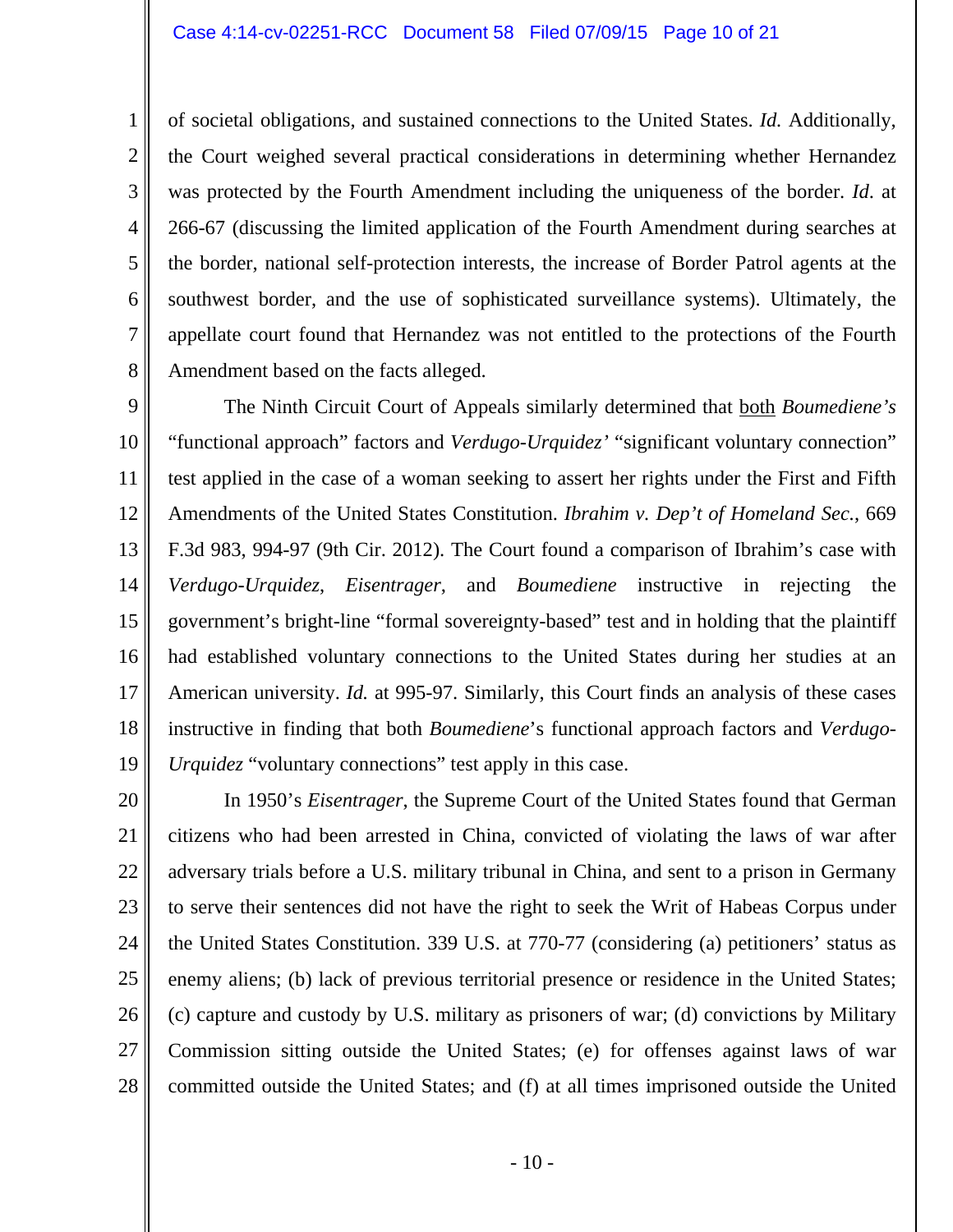States.)

1

2 3 4 5 6 7 8 9 10 11 12 13 14 15 16 In 1990's *Verdugo-Urquidez*, a Mexican-national was extradited from Mexico to face drug charges in the United States. 494 U.S. at 262. While awaiting trial, American law enforcement agents working with Mexican authorities performed a warrantless search of Verdugo-Urquidez' Mexican residences and seized various incriminating documents. *Id.* The criminal defendant sought to suppress this evidence and alleged violations of his Fourth Amendment rights. *Id.* at 263. The Supreme Court of the United States considered the text and history of the Fourth Amendment, as well as Supreme Court cases discussing the application of the Constitution to aliens extraterritorially. The Supreme Court found that under the circumstances (where Verdugo-Urquidez was a citizen and resident of Mexico with no voluntary attachment to the United States and the place to be searched was located in Mexico), the Fourth Amendment had no application. *Id*. at 274-75. Concurring in the opinion, Justices Kennedy and Stevens each wrote separately to address the fact that applying the Warrant Clause to searches of noncitizens' homes in foreign jurisdictions would be impractical and anomalous due to practical considerations. *Id.* at 275-79.

17 18 19 20 21 22 23 24 25 26 27 28 In 2008's *Boumediene*, the plaintiffs were aliens who had been designated as enemy combatants, were detained at the United States Naval Station in Guantanamo Bay, Cuba, and sought the Writ of Habeas Corpus. 553 U.S. at 732. The government argued that because of their status as enemy combatants and their physical location outside the sovereignty of the United States, they had no constitutional rights and no privilege to Habeas Corpus. *Id.* at 739. The Supreme Court rejected the government's argument instead finding that "questions of extraterritoriality turn on objective factors and practical concerns, not formalism." *Id.* at 764. In so holding, *Boumediene* addressed both *Eisentrager* and *Verdugo-Urquidez* and found both of these decisions to stand for the proposition that the extraterritorial reach of the constitution depends upon "practical considerations" including the "particular circumstances, the practical necessities, and the possible alternatives which Congress had before it" and in particular, whether judicial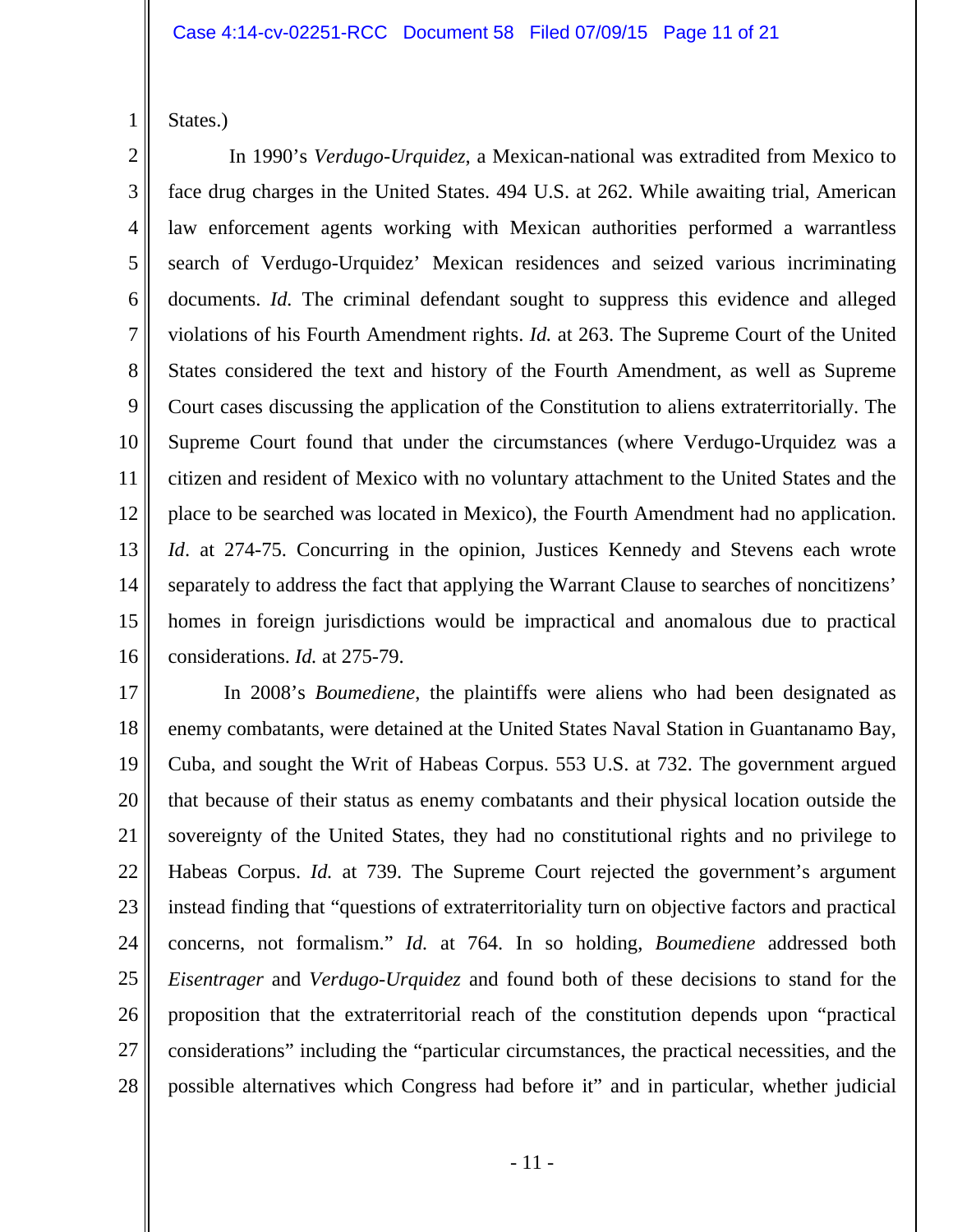enforcement of the provision would be "impracticable and anomalous." *Id.* at 759-66.

2 3 4 5 6 7 8 9 10 11 12 13 14 15 16 17 In *Ibrahim*, the Court of Appeals for the Ninth Circuit considered that Ibrahim was unlike the plaintiffs in *Eisentrager*—she had not been convicted of, or even charged with violations of any law. 669 F.3d at 996. On the other hand, Ibrahim shared an important similarity with the plaintiffs in *Boumediene*—she sought the right to assert constitutional claims in a civilian court in order to correct what she contended was a mistake. *Id.* at 997. Here, J.A. was also unlike the plaintiffs in *Eisentrager*—he had not been charged with or convicted of violating any law. Similarly to the plaintiffs in *Boumediene*, J.A. was on foreign soil when he was seized by American forces and now seeks to assert that his seizure was unlawful. Per this Circuit's precedent in *Ibrahim* and the Supreme Court's reasoning in *Boumediene*, this Court sees no reason why *Boumediene* should not apply in this case. Because *Verdugo-Urquidez* has not been overruled and considers the Fourth Amendment explicitly, this Court finds that it must also apply the "voluntary connections" test. In sum, this Court finds most appropriate to apply the "practical considerations" outlined in *Boumediene* in conjunction with *Verdugo-Urquidez*' "voluntary connections" test to evaluate whether J.A. was protected by the Fourth Amendment.

- 18
- B. The facts alleged in this case weigh in favor of establishing that J.A. was entitled to the protections of the Fourth Amendment of the U.S. Constitution

19 20 21 22 23 24 25 26 27 28 The Supreme Court stated three factors relevant to determining the extraterritorial application of the Constitution (specifically the Suspension Clause) in *Boumediene*: (1) the citizenship and status of the claimant, (2) the nature of the location where the constitutional violation occurred, and (3) the practical obstacles inherent in enforcing the claimed right. 553 U.S. at 766-71. The relevant obstacles included, but were not limited to, the consequences for U.S. actions abroad, the substantive rules that would govern the claim, and the likelihood that a favorable ruling would lead to friction with another country's government. *Id.* at 766. The Court considers these along with the "voluntary connections" test outlined in *Verdugo-Urquidez* to find that Rodriguez can assert J.A.'s rights pursuant to the Fourth Amendment.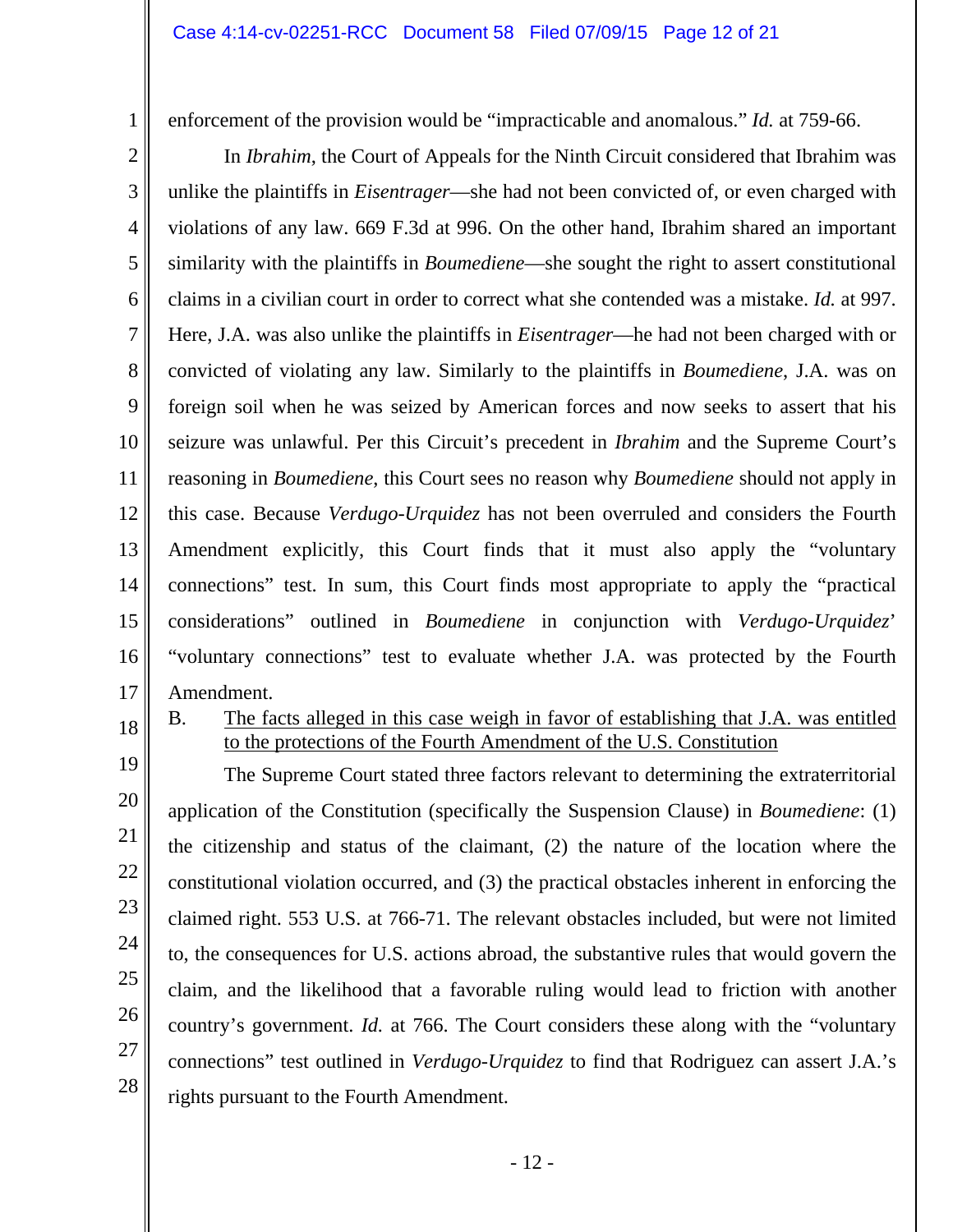#### Case 4:14-cv-02251-RCC Document 58 Filed 07/09/15 Page 13 of 21

1 2 3 4 5 6 7 8 9 10 11 12 13 14 15 To begin, the Court considers J.A.'s citizenship, status, and voluntary connections to the United States. J.A. was a sixteen-year-old Mexican citizen. *See* Doc. 18 at ¶¶ 1-2. At the time Swartz seized him, J.A. was not suspected of, charged with, or convicted of violating any law. Just prior to the shooting, J.A. was visible and not hiding. *Id*. at ¶14. Observers stated that he did not pose a threat, but was peacefully walking down the street. *Id.* He was not committing a crime, nor was he throwing rocks, using a weapon, or in any way threatening U.S. Border Patrol agents or anyone else. *Id*. Further, J.A. was not a citizen of a country with which the United States are at war, nor was he engaged in an act of war or any act that would threaten the national security of the United States. *Id.*  Thus, J.A.'s status was that of a civilian foreign national engaged in a peaceful activity in another country, but within the U.S.'s small-arms power to seize. The Court here finds that while J.A.'s nationality weighs against granting him protection pursuant to the Fourth Amendment, his status as a civilian engaged in peaceful activity weighs in favor of granting him protection despite the fact that J.A. was in the territory of another country when he was seized.

16 17 18 19 20 21 22 23 24 25 26 27 As to substantial voluntary connections to the United States, this Court finds that J.A. had at least one. J.A. and his family lived within the region formerly called "ambos Nogales," or "both Nogales," referring to the adjacent towns of Nogales, Arizona and Nogales, Sonora—once adjacent cities flowing into one-another, now divided by a fence. *Id.* at  $\P$  17. In particular, J.A. had strong familial connections to the United States. Both his grandparents were legal permanent residents (now citizens) of the United States residing in Nogales, Arizona. *Id.* J.A.'s grandmother would often cross the border into Mexico to care for J.A. while his mother worked. *Id.* Further, J.A.'s home in Nogales, Sonora, Mexico was within four blocks' distance from the U.S.-Mexico border. *Id.* Living in such proximity to this country, J.A. was likely well-aware of the United States' (and specifically the U.S. Border Patrol's) *de facto* control and influence over Nogales, Sonora, Mexico.*Id.* at ¶¶ 17, 21-24.

28

//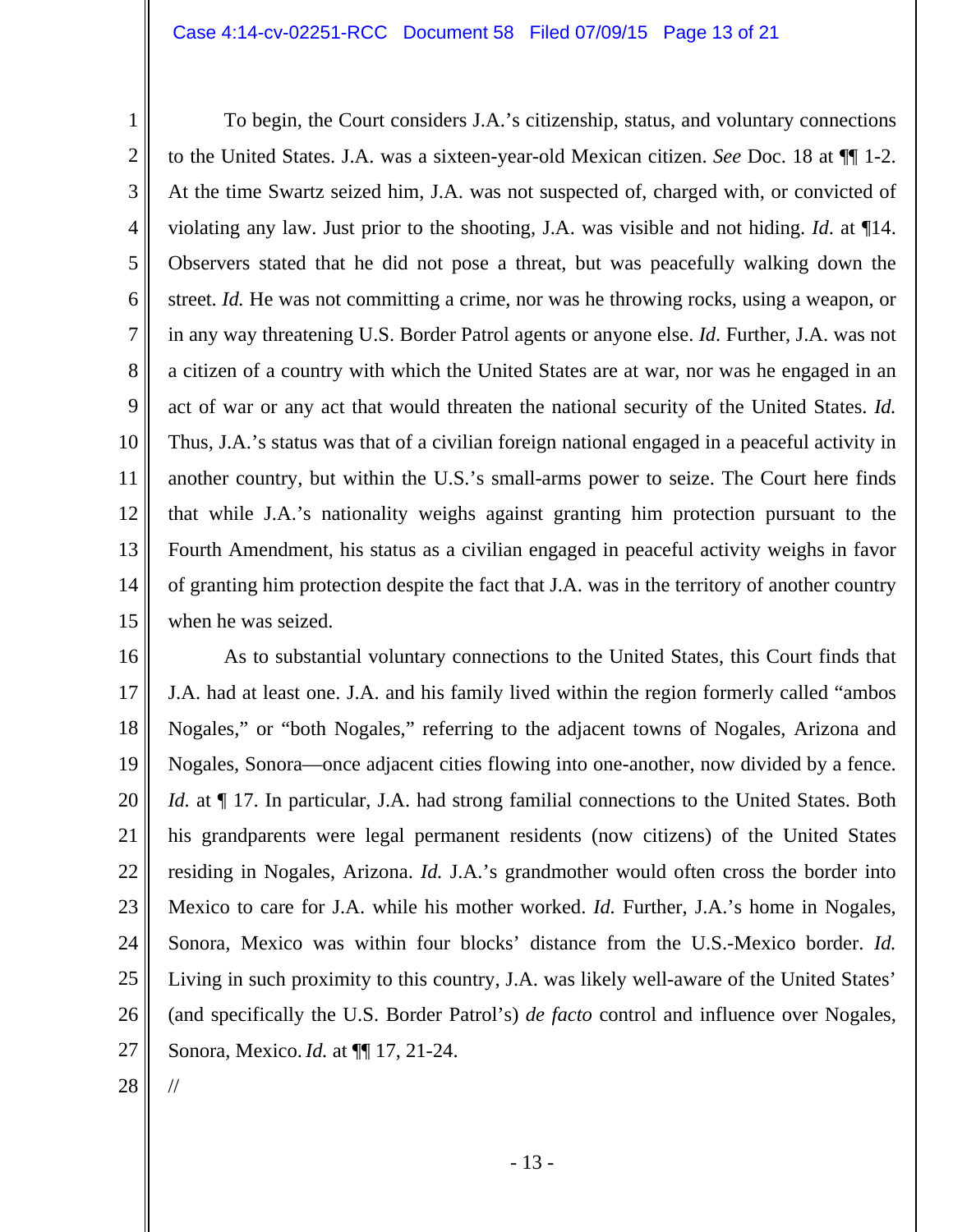### Case 4:14-cv-02251-RCC Document 58 Filed 07/09/15 Page 14 of 21

1 2 3 4 5 6 7 8 9 10 11 12 13 14 15 16 17 18 The Court here considers these same factors in assessing the nature of the location where the alleged constitutional violation occurred.<sup>2</sup> Specifically, the Court considers Rodriguez' factual allegations that the U.S.-Mexico border is unlike other areas of Mexico. *Id*. at ¶¶ 21-24. "U.S. Border Patrol agents not only control the U.S. side of the fence, but through the use of force and assertion of authority, they also exert control over the immediate area on the Mexican side, including where J.A. was shot." *Id.* at ¶ 21. "U.S. control of the Mexican side of the border fence in Nogales and other areas along the Southern border is apparent and longstanding, and recognized by persons living in this area." *Id.* at ¶ 22. "Border patrol agents use guns, non-lethal devices and other weapons, as well as military equipment and surveillance devices to target persons on the Mexican side of the border….Border Patrol agents have opened fire into Nogales from the U.S. side on prior occasions and are known to launch non-lethal devices such as pepper spray canisters into Nogales neighborhoods from the U.S. side of the border fence. By shooting individuals on the Mexican side of the border area, the United States, through Border Patrol, controls the area immediately adjacent to the international border fence on the Mexican side. This control extended to the street, Calle Internacional, where J.A. was killed." *Id.* at ¶ 23. The Court finds this factor to weigh in favor of granting J.A. constitutional protection pursuant to the Fourth Amendment.

19 20 21 22 23 24 25 The Court also considers the practical obstacles inherent in enforcing the claimed right. These considerations include the nature of the right asserted, the context in which the claim arises, and whether recognition of the right would create conflict with a foreign sovereign's laws and customs. *Boumediene*, 553 U.S. at 755-65. The nature of the right asserted here is the right to be free from unreasonable seizures—specifically, the fundamental right to be free from the United States government's arbitrary use of deadly force. *See* Doc. 18 at ¶¶ 35-38. The claim here arises as a lawsuit in a United States court

26

 $\overline{a}$ 

27 28 <sup>2</sup> *See Hernandez v. United States*, 757 F.3d 249, 267 (5th Cir. 2014) (outlining the scope of the U.S. Border Patrol's presence and influence along the U.S.'s southwest border with Mexico.) *See also Boumediene*, 553 U.S. at 754 ("Our cases do not hold it is improper for us to inquire into the objective degree of control the Nation asserts over foreign territory.")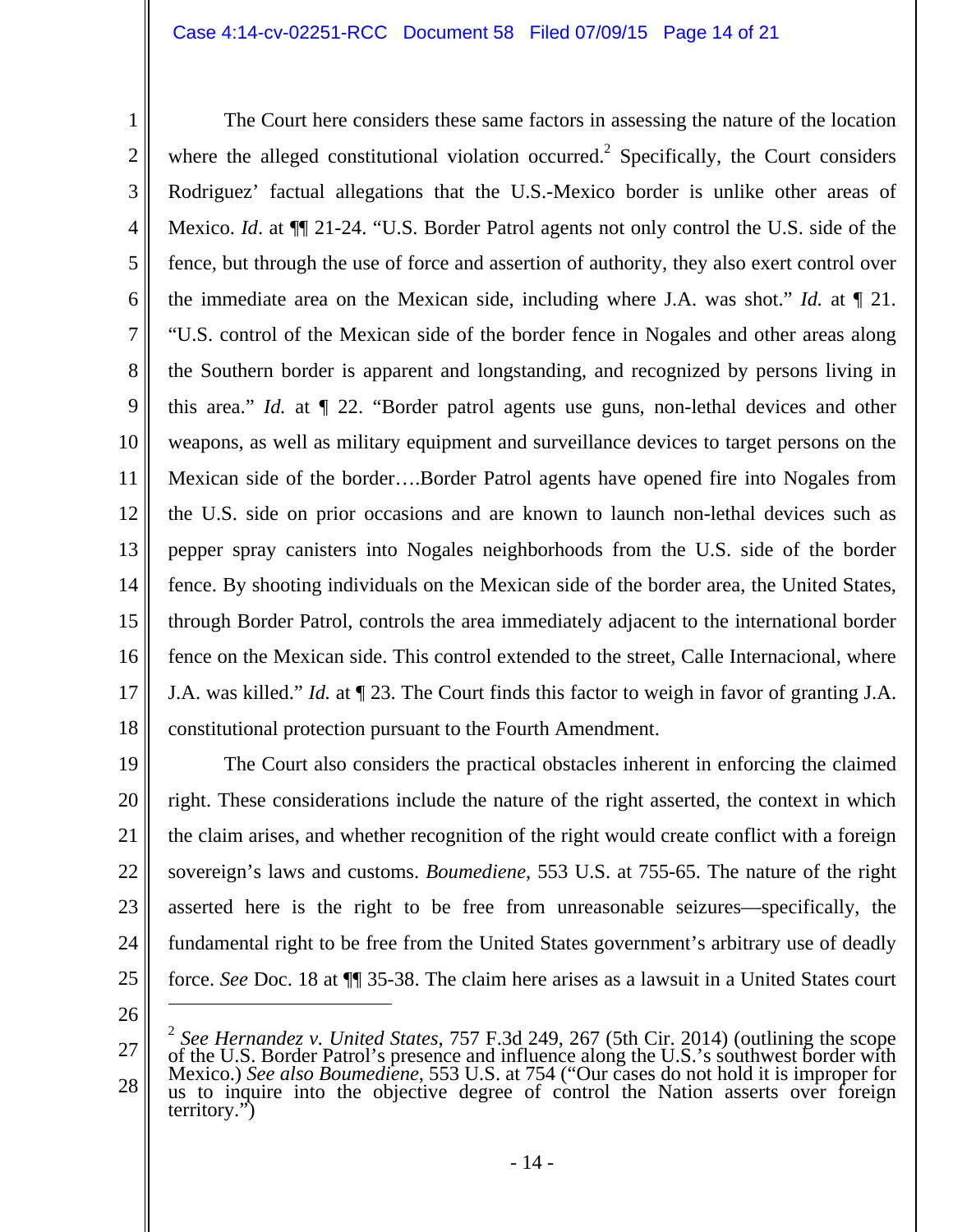1 2 3 4 5 6 7 8 and asks that this court apply U.S. constitutional law to the actions of a U.S. Border Patrol agent firing his weapon from within the United States. *Id.* at  $\P$  4-5.; *Cf. Boumediene*, 553 U.S. at 759-64 (discussing practical considerations of providing plaintiffs with ability to assert their rights abroad). Rodriguez has provided documentation from the Mexican government such that there would be no conflict with Mexico's laws and customs if this Court afforded J.A. protection under the Fourth Amendment. *See* Doc. 46-1. The Court finds that these factors weigh in favor of granting J.A. protection under the Fourth Amendment.

9 10 11 12 13 14 15 16 17 18 19 20 Finally, the Court gives weight to the Supreme Court's concerns in *Verdugo-Urquidez*—that applying the Fourth Amendment to the warrantless search and seizure of a Mexican national's home in Mexico "could significantly disrupt the ability of the political branches to respond to foreign situations involving our national interest" and could also plunge U.S. law enforcement and military agents "into a sea of uncertainty as to what might be reasonable in the way of searches and seizures conducted abroad." 494 U.S. at 273-74; *see also Hernandez*, 757 F.3d at 267 (noting that extending the Fourth Amendment protections to a Mexican national on Mexican soil might carry a host of implications for U.S. Border Patrol's use of sophisticated surveillance systems (including mobile surveillance units, thermal imaging systems, unmanned aircrafts and other largeand small-scale non-intrusive inspection equipment per, *Kyllo v. United States*, 533 U.S. 27, 40 (2001))).

21 22 23 24 25 26 27 28 The Court here finds that such concerns are ameliorated by the fact that this case does not involve the Warrant Clause of the Fourth Amendment, magistrate judges, or the issuance of warrants and/or the searches and seizure of property abroad. This case addresses only the use of deadly force by U.S. Border Patrol agents in seizing individuals at and near the United States-Mexico border. U.S. Border Patrol agents are already trained in the limits of the Fourth Amendment when addressing citizens and non-citizens alike when these individuals place foot within the United States. *See, e.g.* 8 C.F.R. § 287.8(a)(2). These agents would require no additional training to determine when it is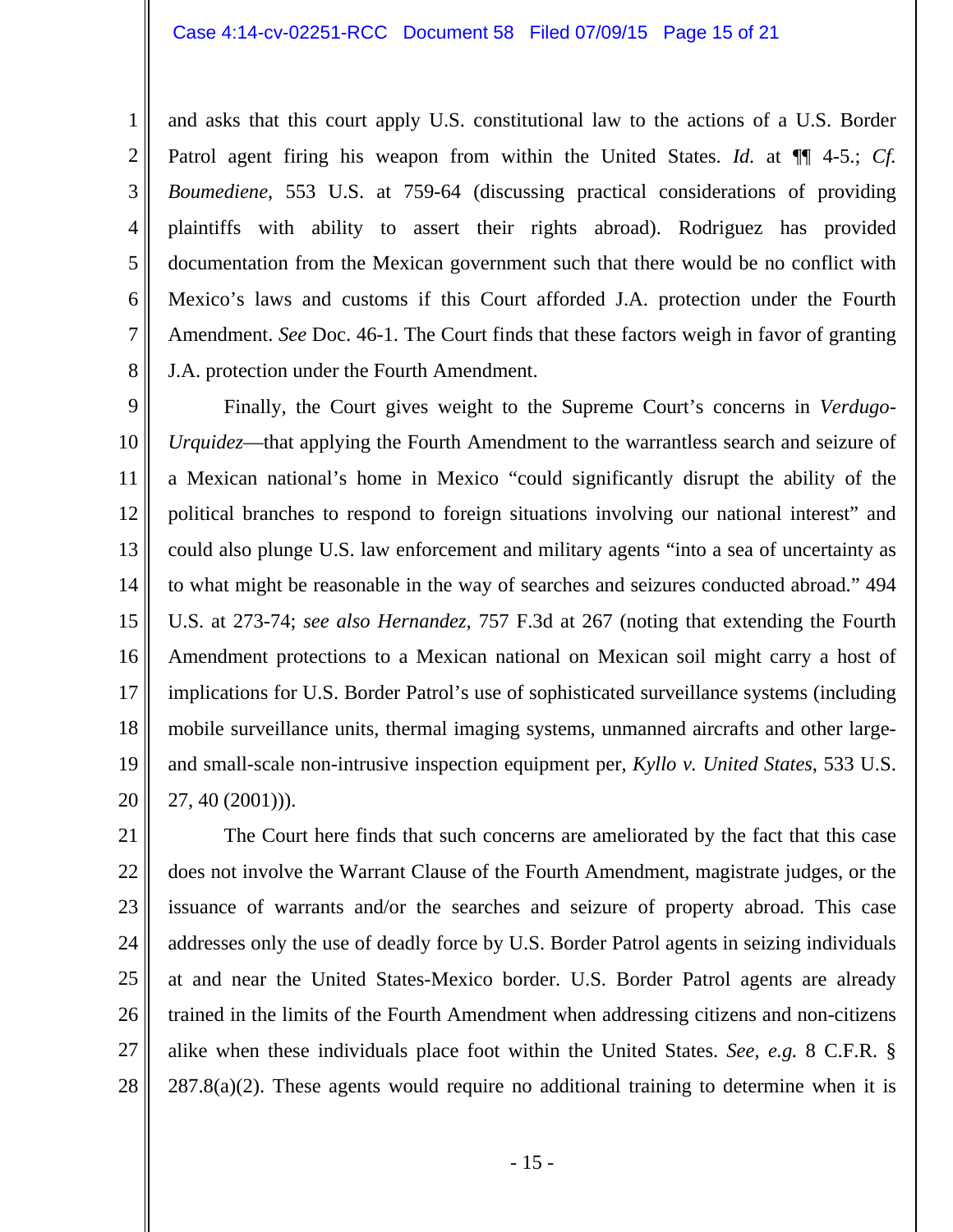appropriate to use deadly force against individuals (whether citizens or noncitizens alike) located on the Mexican side of the United States-Mexico border.

3 4 5 6 7 8 9 10 11 12 13 14 15 16 17 18 Weighing all of the aforementioned factors, this Court finds that J.A. was entitled to protection pursuant to the Fourth Amendment. The Court acknowledges that it has arrived at a different conclusion from that of the Court of Appeals for the Fifth Circuit in *Hernandez v. U.S.*, 757 F.3d at 267. This Court respectfully disagrees with how the Circuit Court weighed some factors, but bases its decision to extend J.A. protection pursuant to the Fourth Amendment on the facts alleged in Rodriguez' First Amended Complaint and this Court's own analysis of the relevant case law. (Doc. 18). At its heart, this is a case alleging excessive deadly force by a U.S. Border Patrol agent standing on American soil brought before a United States Federal District Court tasked with upholding the United States Constitution—that the deceased was a Mexican national standing on Mexican soil at the time the violation occurred is but one of the many practical considerations and factors the Supreme Court of the United States has ordered the lower courts to consider. Pursuant to the facts presented before this Court in Rodriguez' First Amended Complaint, the factors outlined in *Verdugo-Urquidez* and *Boumediene* weigh in favor of extending J.A. constitutional protection pursuant to the Fourth Amendment.

19

1

2

## **V. Rodriguez' claim pursuant to the Fifth Amendment is dismissed**

20 21 22 23 24 Rodriguez' First Amended Complaint alleges that Swartz' actions violated J.A.'s Fifth Amendment guarantee of substantive due process. In his motion to dismiss, Swartz alleges that Rodriguez' Fifth Amendment claim is improperly before this Court as a substantive due process violation that is best analyzed pursuant to the Fourth Amendment.

25 26 27 28 In fact, the Supreme Court of the United States has held that "all claims that law enforcement officers have used excessive force—deadly or not—in the course of an arrest, investigatory stop, or other 'seizure' of a free citizen should be analyzed under the Fourth Amendment and its 'reasonableness' standard, rather than under a 'substantive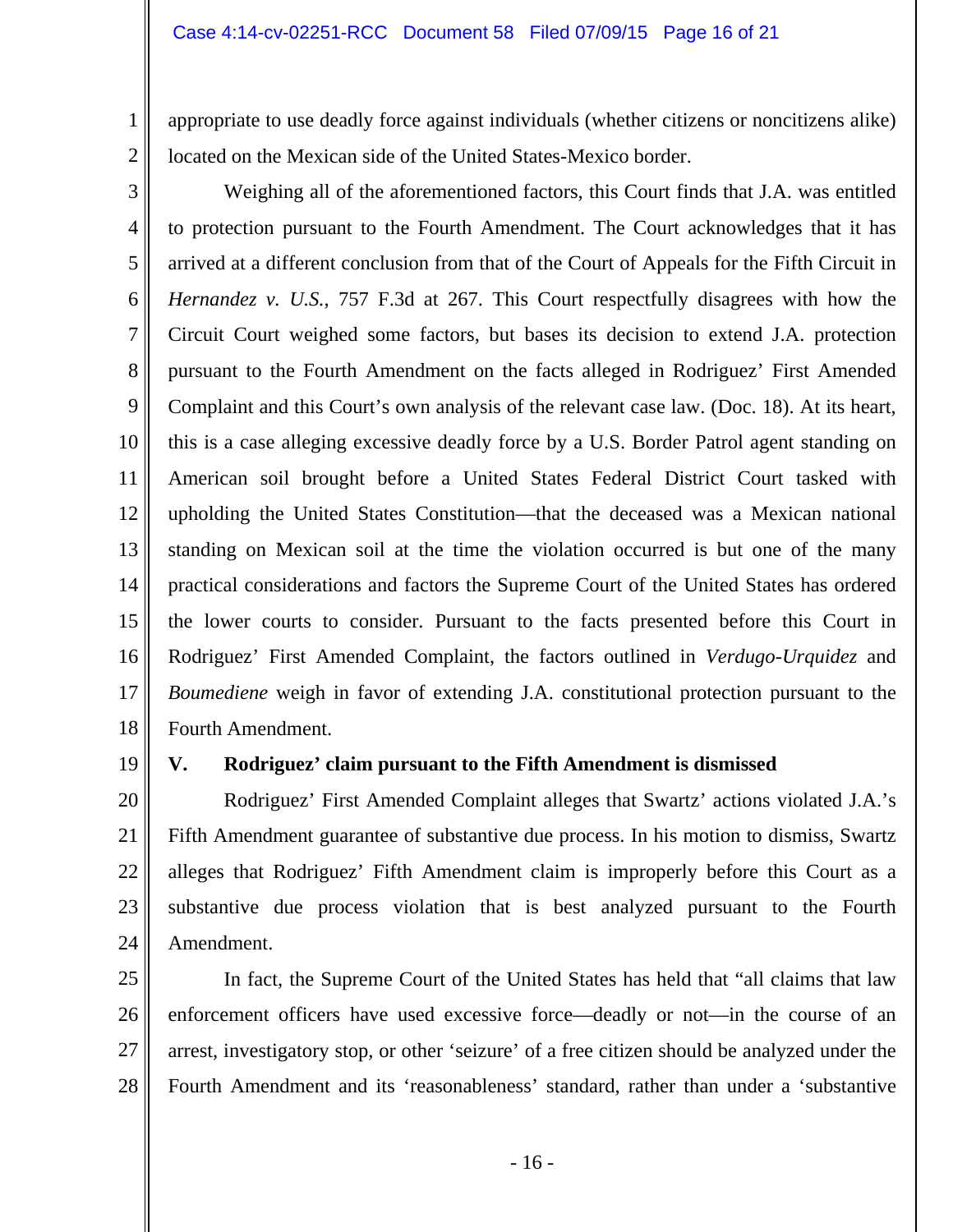1 2 3 4 5 6 due process' approach." *Graham v. Connor,* 490 U.S. 386, 395 (1989); *see also Albright v. Oliver*, 510 U.S. 266, 273 (1994); *Cnty. of Sacramento v. Lewis*, 523 U.S. 833, 843 (1998). "Because the Fourth Amendment provides an explicit textual source of constitutional protection against this sort of physically intrusive governmental conduct, that Amendment, not the more generalized notion of 'substantive due process,' must be the guide for analyzing these claims." *Id.* 

7 8 9 10 11 12 13 14 Finding both that J.A. was 'seized' and that his excessive force claim pursuant to the Fourth Amendment may proceed, this Court hereby grants Swartz' motion to dismiss Rodriguez' claim pursuant to the Fifth Amendment because Swartz conduct is more properly analyzed under the Fourth Amendment. In dismissing Rodriguez' Fifth Amendment claim, this Court does not reach Rodriguez' argument that J.A. should be entitled to protection under the Fifth Amendment's prohibition against arbitrary deprivation of life if this Court were to find that the Fourth Amendment did not protect J.A. *See* Doc. 46 at pp. 21-22.

15

### **VI. Swartz is not entitled to qualified immunity**

16 17 18 19 20 21 22 23 Qualified immunity "gives government officials breathing room to make reasonable but mistaken judgments," and "protects 'all but the plainly incompetent or those who knowingly violate the law.'" *Messerchmidt v. Millender*, 132 S.Ct. 1235, 1244-45, citing *Ashcroft v. al-Kidd*, 131 S.Ct. 2074, 2085 (2011) (quoting *Malley v. Briggs*, 475 U.S. 335, 341 (1986)). "[W]hether an official protected by qualified immunity may be held personally liable for an allegedly unlawful official action generally runs on the 'objective legal reasonableness' of the action, assessed in light of the legal rules that were 'clearly established' at the time it was taken." *Id.* 

24 25 26 27 28 Courts are to analyze this question from the perspective "of a reasonable officer on the scene, rather than with the 20/20 vision of hindsight" and thus allow "for the fact that police officers are often forced to make split-second judgments—in circumstances that are tense, uncertain, and rapidly evolving—about the amount of force that is necessary in a particular situation." *Graham*, 490 U.S. at 396.

- 17 -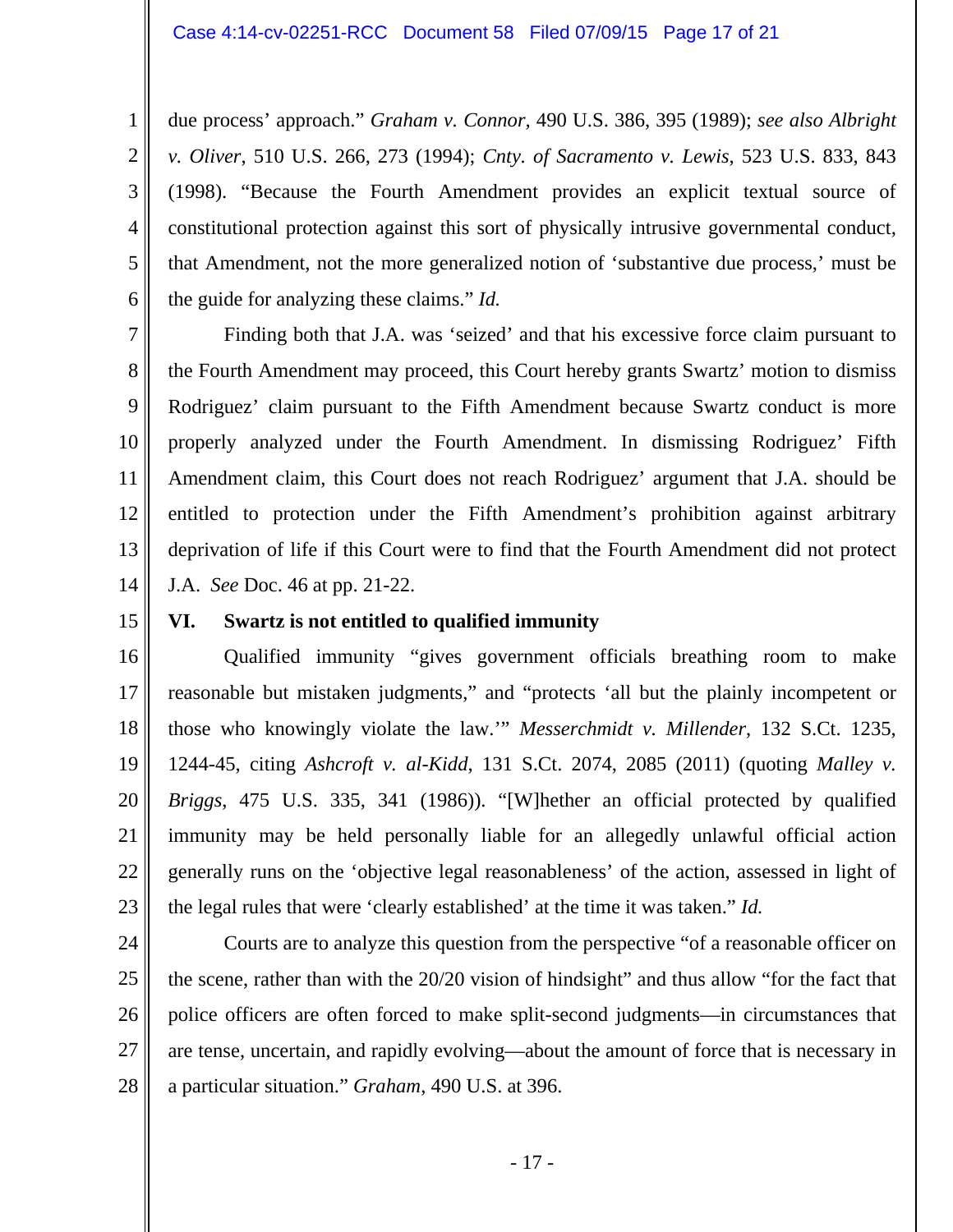Qualified immunity is not merely a defense. Rather, it provides a sweeping protection from the entirety of the litigation process. *Harlow v. Fitzgerald*, 457 U.S. 800, 819 (1982). Indeed, qualified immunity guards against the "substantial social costs, including the risk that fear of personal monetary liability and harassing litigation will unduly inhibit officials in the discharge of their duties." *Anderson v. Creighton*, 483 U.S. 635, 638 (1987). When law enforcement officers are sued for their conduct in the line of duty, courts must balance between "the need to hold public officials accountable when they exercise power irresponsibly and the need to shield officials from harassment, distraction, and liability when they perform their duties reasonably." *Pearson v. Callahan*, 555 U.S. 223, 231 (2009).

11 12 13 14 15 16 17 18 19 20 21 Judges are to exercise their sound discretion in deciding which of the two prongs of qualified immunity analysis should be addressed first in light of the circumstances of the particular case. *Id.* at 236. The first inquiry is whether the facts demonstrate that the defendant officer violated one or more of plaintiff's constitutional rights. *Id*. If the answer is "no," the matter is concluded because without a violation there is no basis for plaintiff's lawsuit to proceed. *Id*. If the answer is "yes," the court must decide whether the right at issue was "clearly established" at the time of the alleged misconduct. *Id.* at 232. A right is clearly established where "it would be clear to a reasonable officer that his conduct was unlawful in the situation he confronted." *Brosseau v. Haugen*, 543 U.S. 194, 199 (2004) (citations omitted). Qualified immunity is only applicable where both prongs are satisfied. *Pearson*, 555 U.S. at 232.

22 23

1

2

3

4

5

6

7

8

9

10

24 25 26 27 28 Having previously found that J.A. was protected by the Fourth Amendment, the two questions remaining before the Court are 1) whether the FAC alleges sufficient facts to establish the plausibility that Swartz violated J.A.'s constitutional right to be free from unreasonable seizures and 2) whether the right was clearly established at the time of the violation. Both of these questions are to be analyzed accepting facts alleged in Rodriguez' First Amended Complaint as true and making all reasonable inferences in favor of Rodriguez. Accordingly, the Court finds that Rodriguez alleges sufficient facts to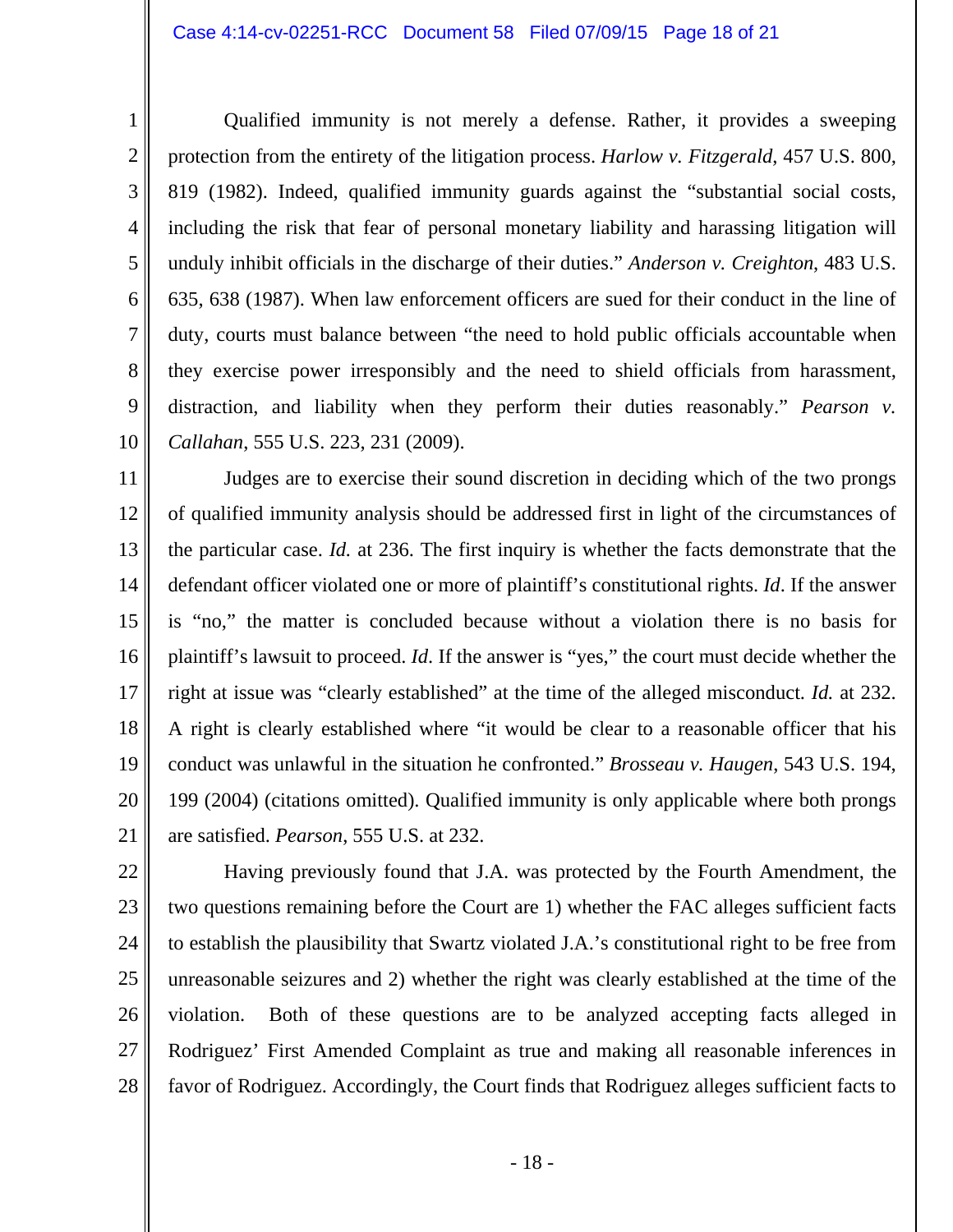establish the plausibility that Swartz violated J.A.'s Fourth Amendment rights. Further, the Court finds that J.A.'s rights were clearly established when Swartz seized him such that Swartz is not entitled to assert qualified immunity.

3 4

1

2

5 6 7 8 9 10 11 12 13 14 15 16 Over thirty years ago, the Supreme Court of the United States established that law enforcement officers could not use deadly force on an unarmed suspect to prevent his escape. *Brosseau v. Haugen*, 543 U.S. 194, 203 (2004) (J. Breyer concurring) ("The constitutional limits on the use of deadly force have been clearly established for almost two decades. In 1985 [the Supreme Court of the United States] held that the killing of an unarmed burglar to prevent his escape was an unconstitutional seizure.") (citing *Tennessee v. Garner*, 471 U.S. 1 (1985)). This means that for over thirty years, law enforcement officers have been well-aware that it is unlawful (and in violation of an individual's Fourth Amendment rights to be free from unreasonable seizures) to use deadly force against an unarmed suspect to prevent his escape. Additionally, officers are also aware that in "obvious cases" rights can be "clearly established" even without a body of relevant case law. *See Hope*, 536 U.S. at 738 (citing *U.S. v. Lanier*, 520 U.S. 259, 270- 271 (1997)).

17 18 19 20 21 22 23 24 The facts alleged in the First Amended Complaint are that J.A. was peacefully walking home and was not engaged in the violation of any law or threatening anyone when Swartz shot him at least ten times. (Doc. 18 at  $\P$  10, 14). As alleged in Rodriguez' First Amended Complaint, this is not a case involving circumstances where Swartz needed to make split-second judgment—in circumstances that are tense, uncertain, and rapidly evolving—about the amount of force that is necessary in a particular situation. Instead, the facts alleged in the First Amended Complaint, demonstrate an "obvious case" where it is clear that Swartz had no reason to use deadly force against J.A.

25

26 27 28 Swartz attempts to differentiate this case from other deadly force cases by alleging that at the time he shot J.A., it was not clearly established whether the United States Constitution applied extraterritorially to a non-citizen standing on foreign soil. Yet, at the time he shot J.A., Swartz was an American law enforcement officer standing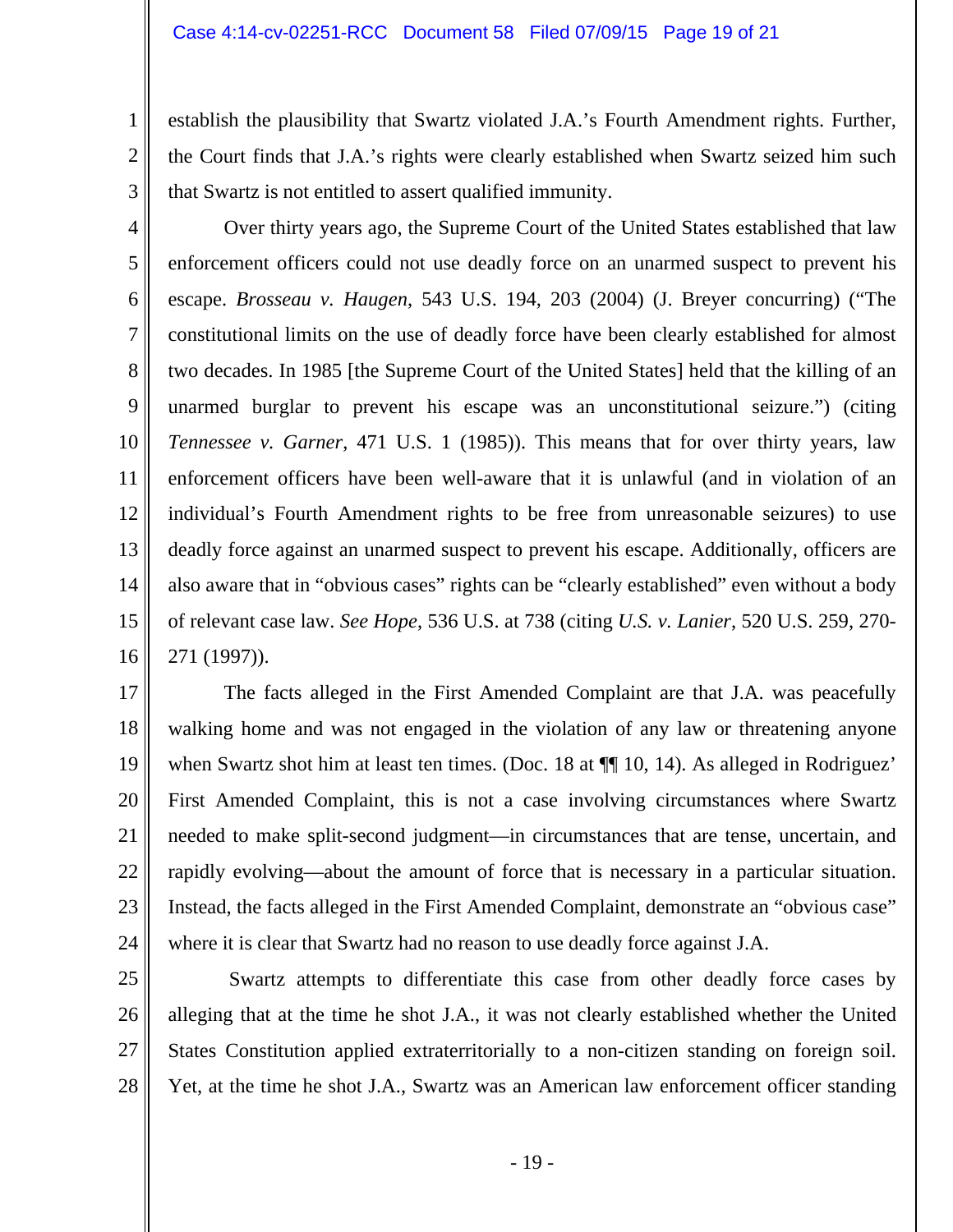1 2 3 4 5 6 7 8 9 10 11 on American soil and well-aware of the limits on the use of deadly force against U.S. citizens and non-citizens alike within the United States. *See, e.g.* 8 C.F.R. § 287.8(a)(2). What Swartz did not know at the time he shot was whether J.A. was a United States citizen or the citizen of a foreign country, and if J.A. had significant voluntary connections to the United States. (Doc. 18 at ¶ 17). It was only after Swartz shot J.A. and learned of J.A.'s identity as a Mexican national that he had any reason to think he might be entitled to qualified immunity. $3$  This Court finds that Swartz may not assert qualified immunity based on J.A.'s status where Swartz learned of J.A.'s status as a non-citizen *after* the violation. *See Moreno v. Baca*, 431 F.3d 633, 641 (9th Cir. 2005) (holding that "police officers cannot retroactively justify a suspicionless search and arrest on the basis of an after-the-fact discovery of an arrest warrant or a parole violation").<sup>4</sup>

12 13 14 15 16 17 18 19 20 21 This holding again contravenes that of the Fifth Circuit Court of Appeals in *Hernandez v. United States*, --- F.3d --- (2015), 2015 WL 1881566. This Court respectfully disagrees with the en banc panel's decision that "any properly asserted right was not clearly established to the extent the law requires." *Id.* at \*2. In part, this may be because this Court does not characterize the question before the Court as "whether the general prohibition of excessive force applies where a person injured by a U.S. official standing on U.S. soil is an alien who had no significant voluntary connection to, and was not in, the United States when the incident occurred." *Id.* Instead, this Court focuses on whether an agent may assert qualified immunity on an after-the-fact discovery that the individual he shot was not a United States citizen; this Court concludes that qualified

- 23
- 24
- 25
- 26

<sup>3</sup> Had Swartz subsequently found that J.A. was a citizen of the United States, he could not challenge that the Constitution applied to J.A. *See Reid v. Covert*, 354 U.S. 1 (1957) (applying the Constitution to U.S. citizens abroad). Similarly, Swartz could not argue that the Constitution did not apply to legal permanent residents and perhaps even<br>undocumented aliens who had established substantial voluntary connections with the<br>United States. *See Ibrahim*, 669 F.3d at 994-95. F United States. *See Ibrahim*, 669 F.3d at 994-95. Further, had J.A. been situated some thirty-five feet north in the territory of the United States, there would be no question that he would be protected by the Constitution

27 28 <sup>4</sup> Again, the Court does not reach Rodriguez' arguments that the Fifth Amendment applies if the Fourth Amendment does not. See Doc. 46 at 21-22. Similarly, the Court does not reach the question of whether J.A.'s Fifth Amendment rights were violated or clearly established when he was seized by Swartz.

<sup>22</sup>